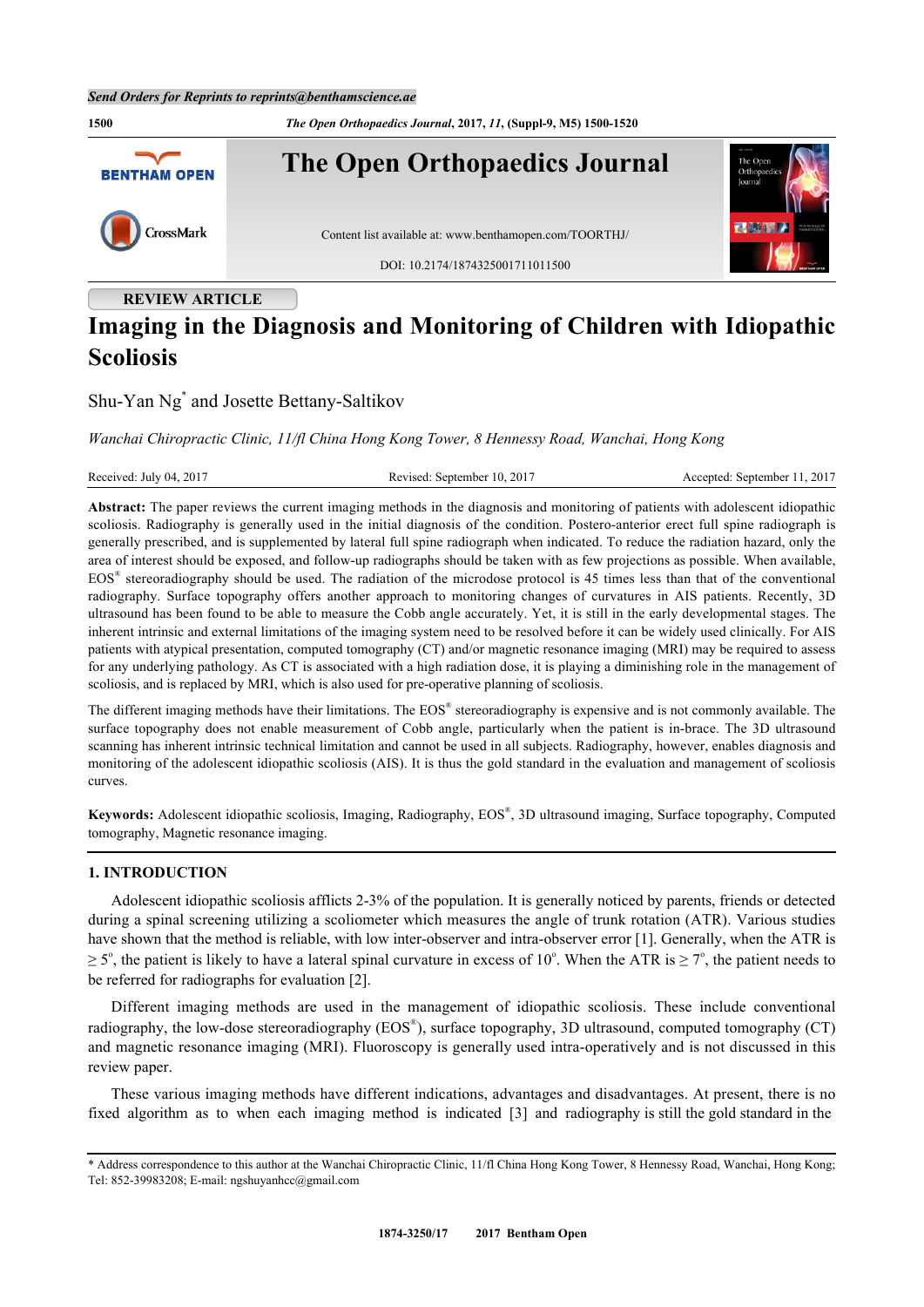diagnosis, evaluation and management of spinal deformities during growth. The different imaging methods are discussed below.

## **2. RADIOGRAPHY**

Radiography is commonly used in the diagnosis and follow-up management of patients with scoliosis. Depending on the requirements of the physician, the standing frontal and lateral views of the full spine are generally requested [4. 5]. The general recommendation is to have the film covering the area of the back from C7 to the sacrum and include both iliac crests to enable evaluation of the Risser index [[5,](#page-15-3) [6](#page-15-4)]. In young patients, the radiograph may need to include the hip to determine if the tri-radiate cartilage, which is the Y-shape epiphyseal plate between the ilium, ischium and pubis has fused [[7\]](#page-15-5), as closure of the cartilage occurs after the peak height growth velocity phase [[8\]](#page-15-6).Weiss and Seibel (2013), however, are of the opinion that it is not necessary to include the entire pelvis and the hip, as this increases the radiation exposure and does not provide useful information in the management of scoliosis [\[9](#page-15-7)]. Instead, their suggestion is to limit the x-ray exposure of the back both from T1 to S3 as well as to cover the medial aspect of the iliac crest. Exclusion of the lateral pelvis does not permit the identification of a Risser stage less than 3. This, however, does not have any impact clinically in the management of AIS as patients with a Risser sign of 0 can be identified through observation of the Tanner stage, which is a scale depicting the physical development of children, adolescents and adults. Patients in Risser stage 0 are generally in Tanner stage 1 [[10](#page-15-8)]. In Tanner stage 1, the secondary sexual characteristics have yet to develop. The inclusion of the medial aspect of the iliac crest in a PA film permits the identification of Risser stages 3 and 4. This also provides sufficient information to enable practitioners who are treating patients with braces as to when they can start weaning patients off the brace [\[9](#page-15-7)].

The lateral film should cover the area from T1 to the sacrum and be used as a reference for future comparison. When the sagittal profile is not markedly abnormal, lateral spinal films can be dispensed [\[9](#page-15-7)] to reduce the radiation dosage to the patient.

These films while termed as frontal and lateral view are not the frontal and lateral view of the spinal deformity. The x-rays are actually the oblique view of the spinal deformity. Special views are generally required to ascertain the "true" frontal and lateral view of the scoliotic deformity.

#### **2.1. Diagnosis and Evaluation**

During the initial evaluation, plain radiographs should be used for diagnosis. In the presence of atypical scoliosis and segmental defects, the patient should be referred for MRI examination, as the incidence of spinal cord abnormalities is high in these patients [[11](#page-15-9) - [15](#page-15-10)]. Further, in the absence of an increased spinal canal diameter or other signs that are indicative of secondary scoliosis or syndromic scoliosis such as Marfan syndrome and neurofibromatosis, the patient can be diagnosed with idiopathic scoliosis.

In the PA radiograph, the curve type, Cobb angle, apical vertebral rotation (AVR), coronal balance and Risser staging need to be measured and determined. Clinicians should also record the upper and lower end vertebra used for measuring, the apex and whether or not vertebral wedging is present.

#### **2.2. Cobb Angle**

As previously stated, scoliosis is a 3D spinal deformity. Despite this being the case, the evolution of curves together with the success or failure of scoliosis treatment is still to a large extent and in the large majority of clinics worldwide determined by changes in the Cobb angle, which is a 2D measurement [[16](#page-15-11)]. Not surprisingly, this measurement is subject to error. In 1993, Beauchamp *et al.* also reported that the Cobb angle is subject to diurnal changes. Indeed, the mean Cobb angle in the afternoon can be  $5^\circ$  more than that measured in the morning [[17\]](#page-15-12). When the vertebral end points were not defined, the mean inter-observer and intra-observer variation were relatively high, at 7.2° and 4.9°, respectively [\[18](#page-15-13)]. When the end points were defined, however, the variability reduced, suggesting the importance of selecting consistent end points when evaluating serial radiographs. At present, the margin of error of Cobb angle measurement is generally regarded to be 5°. Morrissy *et al.* (1990) regards a 10° change in Cobb angle necessary to be 95% confident that there is indeed a change of scoliosis [[18\]](#page-15-13).

According to the Scoliosis Research Society (SRS) 2005 and SOSORT 2006 and 2011 guidelines, patients with Risser staging from  $0 - 2$  and Cobb angle between 25-40 $^{\circ}$  need to be treated with bracing [\[16](#page-15-11), [19,](#page-16-0) [20](#page-16-1)]. Bracing should preferably be done in conjunction with physical rehabilitation (scoliosis-specific exercises), as these curve-specific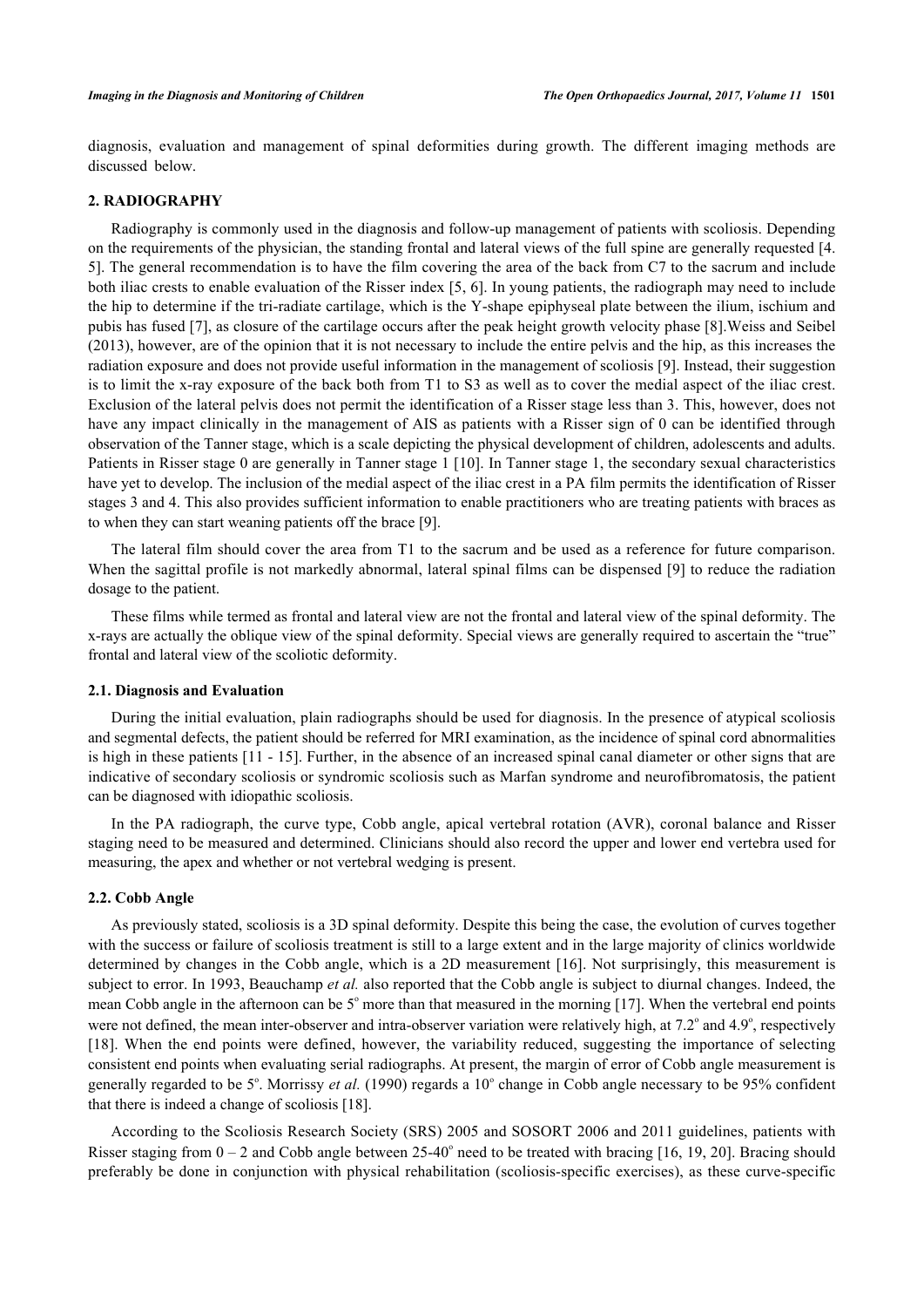exercises have not only been found to reduce curve progression [[21](#page-16-2), [22\]](#page-16-3) but they also stabilize the curve during brace weaning [\[20\]](#page-16-1). An adolescent patient with a Cobb angle  $\geq 45^{\circ}$  and remaining spinal growth should be referred for surgery [\[16](#page-15-11), [20\]](#page-16-1). Recently, however, Bettany-Saltikov *et al.* (2015) identified no evidence to support the effectiveness of surgical intervention compared to non-surgical interventions for patients with AIS [[23\]](#page-16-4).

#### **2.3. Apical Vertebral Rotation**

At the apex of a scoliotic curve, the vertebral body rotates towards the convexity of the curve and the spinous process towards the concavity of the curve (Fig. **[1](#page-2-0)**). The extent of apical vertebral rotation is generally determined from the PA spinal film using a number of different methods. These include the Nash and Moe method [\[24](#page-16-5)], the Raimondi [\[25](#page-16-6)] or the Perdriolle methods and the Vidal method [[25\]](#page-16-6). The Nash and Moe method is a radiological method. In this method, the vertebra is divided into six segments longitudinally and grades 0 to 4 are assigned, depending on the location of pedicle within segments (Fig. **[2](#page-3-0)**). When there is no vertebral rotation in the spine and the pedicles are symmetrical, it is graded as 0. When the convex pedicle rotates past the midline, it is regarded as Grade 4. This method has some drawbacks, however, as it only provides a rough approximation of axial rotation [\[26\]](#page-16-7). In 1993, Ho *et al.* conducted a research study which found that CT scans showed a rotation of up to 11 degrees whilst the Nash and Moe method showed that there was no vertebral rotation at all (0 grade) [\[24\]](#page-16-5). Further, this method does not consider vertebral asymmetries such as non-parallel endplates and concave vertebral walls [[26\]](#page-16-7).

<span id="page-2-0"></span>

**Fig. (1).** Rotation of vertebral body and spinous process in scoliosis. From the x-ray, it is apparent that the vertebral body of L1 (the apex of the curve) rotates towards the convexity of the curve, which is the left and the spinous process rotates to the concavity of the curve.

Measurements using the Raimondi and Perdriolle methods are more accurate [\[25](#page-16-6)]. The intra-observer and interobserver error for using the Perdriolle method was reported by Weiss to be  $\pm 1^{\circ}$  and  $\pm 3^{\circ}$  respectively [[25\]](#page-16-6). Similarly, Barsanti *et al.* and Omeroglu *et al.* reported that over 92% and 98% of errors, respectively, were within ± 5° [[27](#page-16-8), [28\]](#page-16-9).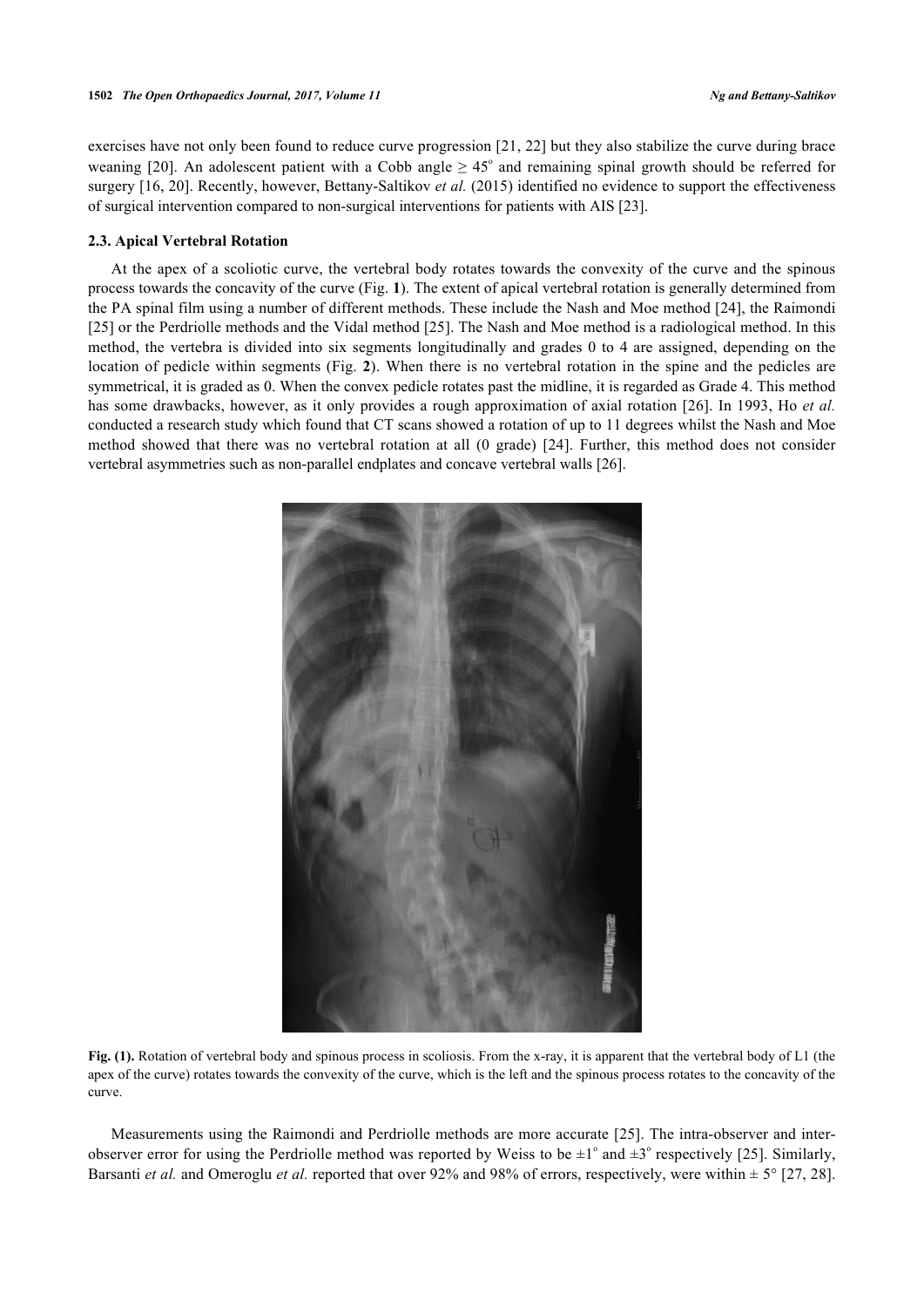<span id="page-3-0"></span>However, the accuracy of the measurement reduces when the vertebral rotation is  $\geq 30^{\circ}$  and the outline of the pedicle loses its definition [[5\]](#page-15-3).



**Fig. (2).** The Nash and Moe method of determining vertebral rotation clinically. The apical vertebral body is divided into six equal segments longitudinally. When both pedicles are in view, there is no vertebral rotation. It is graded as "0". When the pedicle in the concave side (the right side) starts disappearing, it is graded as "1". When the pedicle disappears, it is graded as "2". When the contralateral pedicle (pedicle in the convex side) is in the midline of the vertebra, it is graded as "3". When it crosses the midline of the vertebra, it is graded as "4".

Knowing the extent of vertebral rotation is important clinically. When vertebral rotation exceeds 25°, trunk rotation increases during forward bending as the paraspinal muscles on both sides of the back act unilaterally to rotate the apical vertebra [\[29\]](#page-16-10). This is significant clinically as apical lumbar vertebral rotation in excess of 33% has been shown to be associated with an increased incidence of low back pain [\[30](#page-16-11)].

<span id="page-3-1"></span>

**Fig. (3).** The tri-radiate cartilage. It is the Y shape epiphyseal plate between the ilium (→) ischium and pubis. When it is fused, it indicates that the peak growth velocity phase has passed.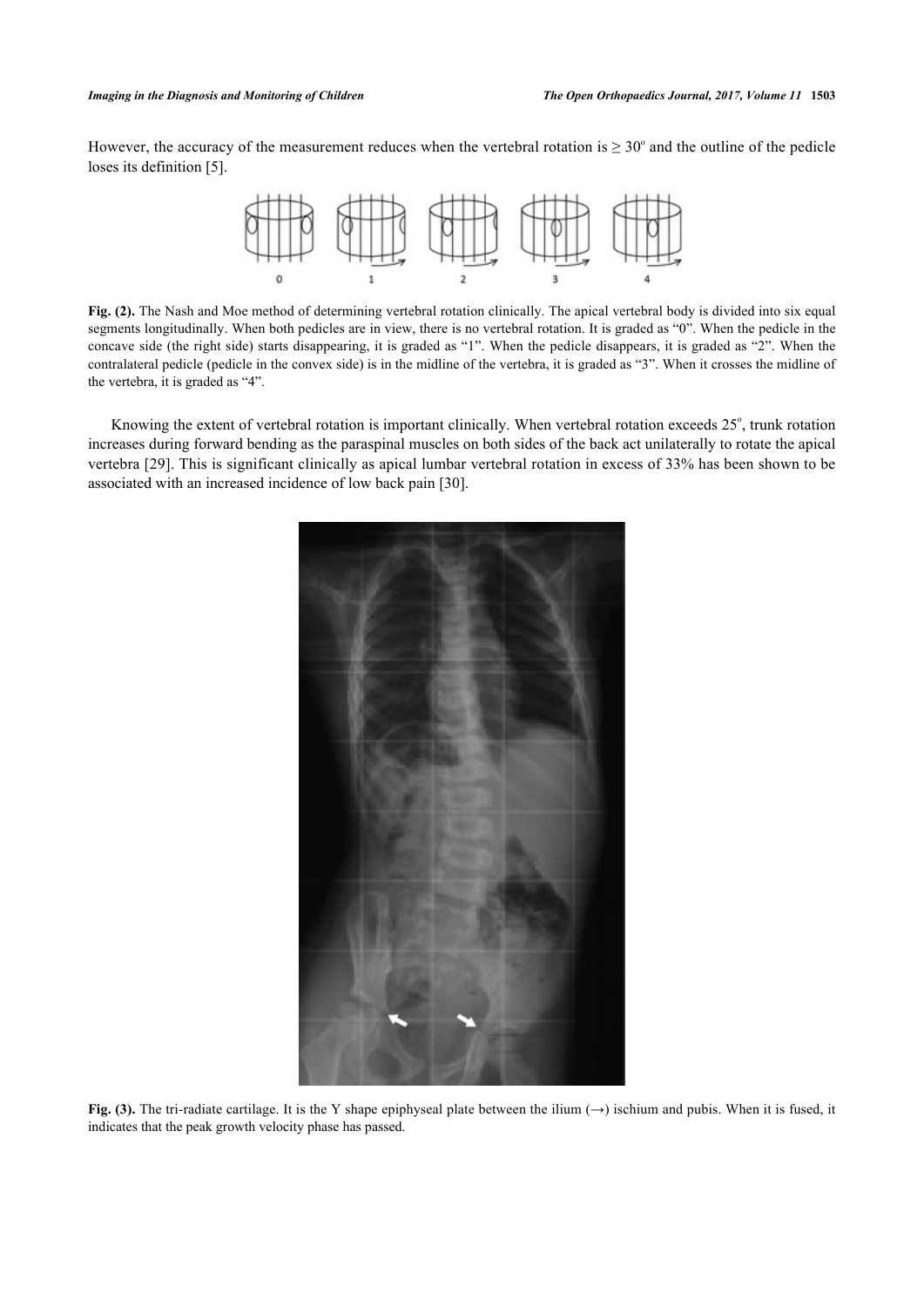#### **2.4. Risser Sign**

The Risser sign is an important prognostic sign for the management of idiopathic scoliosis. Two different staging systems exist [[7](#page-15-5), [31\]](#page-16-12), namely the US and French (European) systems. Both systems comprise of 6 stages; they have identical Risser 0 and 5 stages, but different staging in-between (Fig. **[3](#page-3-1)**).

In the US system, the iliac crest is divided into 4 segments. When the iliac apophysis is not ossified, it is regarded as stage 0. When the first lateral quadrant of the apophysis is ossified, it is regarded as Risser 1. With excursion of the ossification medially, the Risser stage increases. In brief, the quadrant the ossification appears within defines the Risser stage [\[7](#page-15-5)]. When the second quadrant is ossified, the Risser is 2. When the third quadrant is ossified, the Risser is 3. When the fourth quadrant is ossified, it is Risser 4. When the iliac apophysis fuses with the iliac crest, it is Risser 5 [\[32](#page-16-13)].

Alternatively, in the European system, the iliac crest is divided into three segments. As with the American classification, in the European classification, when the apophysis ossifies in the outmost segment, it is graded as Risser 1. For a classification of Risser 2, two thirds of the iliac crest needs to have ossified. For a Risser 3, the entire iliac apophysis needs to be ossified. Risser 4 is assigned when the medial iliac apophysis fuses with the ilium [[7\]](#page-15-5). Risser 5 represents the complete fusion of the apophysis to the iliac crest. Recently, Nault *et al.* (2010) and Yang *et al.* (2014) proposed a modification of the existing systems [[7,](#page-15-5) [33](#page-16-14)]. Nault *et al.* (2010) included the closure of the tri-radiate cartilage into the grading system. When the tri-radiate cartilage has not yet fused Fig. (**[3](#page-3-1)**), it is graded as negative (0 -). When the tri-radiate cartilage has fused, but the Risser sign is still 0, the staging is regarded as 0 [[7\]](#page-15-5). This applies to both the US and European systems (Fig. **[4](#page-4-0)**). Studies have shown that the two systems have high correlation [[7,](#page-15-5) [31\]](#page-16-12).

<span id="page-4-0"></span>

| <b>Risser+</b>             | Ossification of<br><b>Tri-rediate</b><br>Cartilage | <b>US Classification</b>           | French (European) Classification            |
|----------------------------|----------------------------------------------------|------------------------------------|---------------------------------------------|
| 0-                         | not yet                                            | o                                  | $\bf o$                                     |
| $\mathbf{o}$               | ossified                                           | 0                                  | $\bullet$                                   |
| 1 (0-25%)                  |                                                    | 1 (0-25%)<br>希                     | 1 (ossification begins)<br>Ę                |
| 2 (25%-50%)                |                                                    | 2 (25%-50%)<br>€,<br>cto           | 2 (partially fused)<br>٣ę                   |
| 3 (50-75%)                 |                                                    | 3 (50-75%)<br>g<br>a <sub>53</sub> |                                             |
| 3-4 (75-100%)              |                                                    | 4 (75-100%)<br>Ψę<br>Geo           | 3 (cover completely)<br>۴ę<br>$\frac{R}{2}$ |
| 4 (fusion begins)          |                                                    |                                    | 4 (fusion begins)<br>ξę<br>$\frac{8}{3}$    |
| <b>S</b> (complete fusion) |                                                    | 5 (100%)                           | 5 (fusion complete)<br>g                    |

Fig. (4). Different classifications of Risser sign. In the Risser + classification, Risser 0- represents Risser 0 stage when the tri-radiate cartilage has not fused, and Risser 0 represents the stage when no ossification of the iliac crest is evident, but the tri-radiate cartilage has fused.

Prognostically, patients with Risser 0- 2 are regarded as skeletally immature [\[34\]](#page-16-15) and at high risk of progression. A recent study attempted to determine the influence of Risser sign on the need for surgery in children wearing orthoses for the treatment of AIS [\[35](#page-16-16)]. They found that 44.2% of the patients who were in Risser stage 0 and who wore a brace for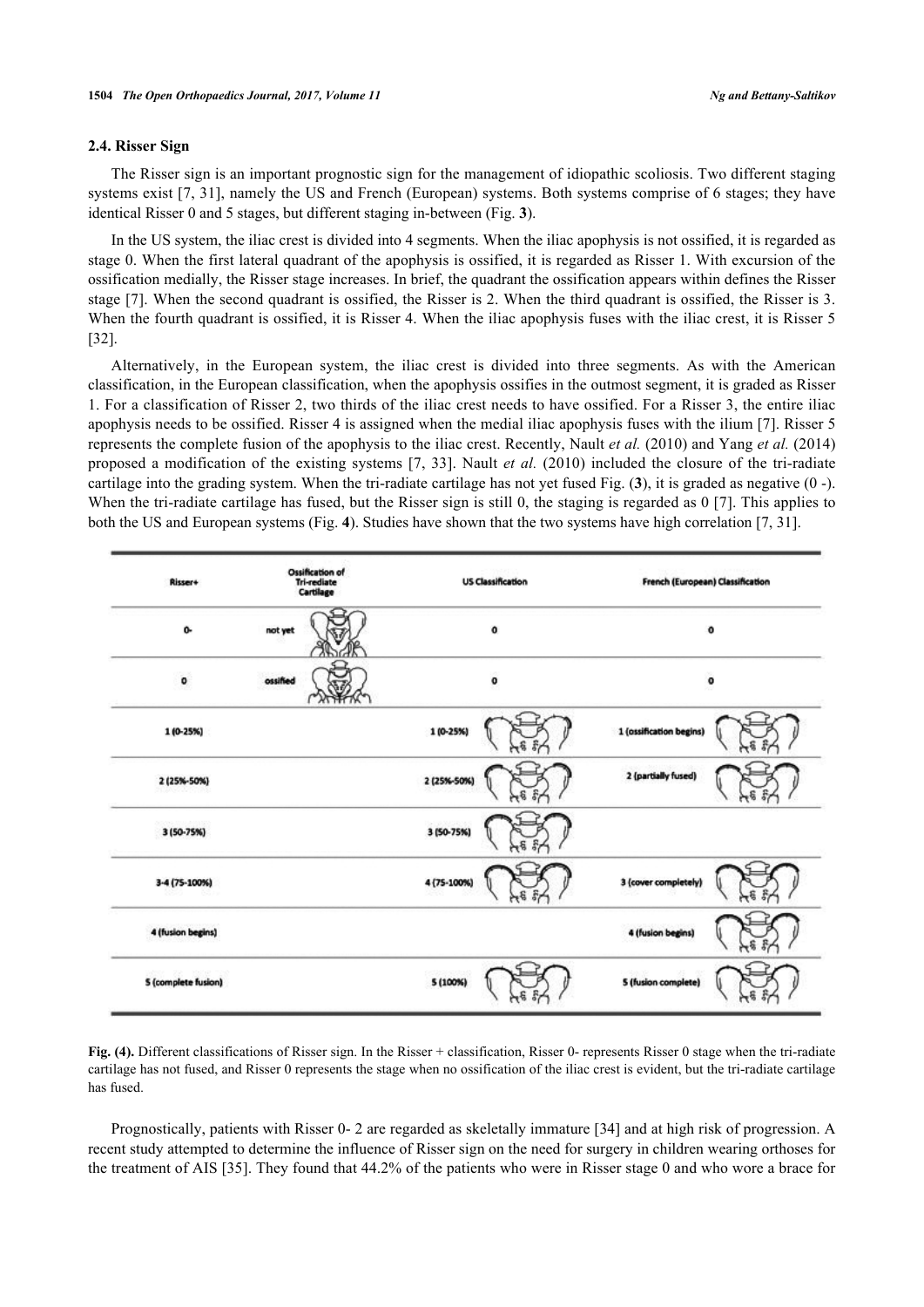an average of 11.3 hours per day had curves progress to surgery or to  $\geq 50^\circ$ ; 6.9% of patients in Risser stage 1 who wore a brace for an average of 13.4 hours per day progressed to surgery or to  $\geq 50^{\circ}$ . No patients in Risser stage 2 who wore a brace for an average of 14.2 hours had curve progression to surgery or to  $\geq 50^{\circ}$  [[35\]](#page-16-16).

Interestingly, Ryan *et al.* (2007) compared the curve progression rates of two groups of patients at Risser 0, one withtri-radiate cartilage open and another with the cartilage fused [[34\]](#page-16-15). They found that the incidence of curve progression is higher in patients with open tri-radiate cartilage as opposed to those with closed tri-radiate cartilages [\[34](#page-16-15)]. Despite bracing, patients with an open tri-radiate cartilage progressed a mean of 3.12° and those with a closed or fused tri-radiate cartilage progressed a mean of  $6.86^{\circ}$  [\[34](#page-16-15)]. Considering an increase of  $5^{\circ}$  Cobb as worsening of curve, curves with open tri-radiate cartilage worsened 54% of the time and those with a closed tri-radiate cartilage worsened 21% of the time. The findings concurred with the findings by Karol *et al.* (2016), who showed that the surgical rate of braced patients with open tri-radiate cartilage was higher than those with closed tri-radiate cartilage. The rate of surgery for patients at Risser stage 0 was 32.4% for the 74 patients with closed tri-radiate cartilage and 63% for the 46 patients with open tri-radiate cartilage (p=0.0005) [[35\]](#page-16-16). The outcome is possibly related to the difference in growth velocity when the tri-radiate cartilage is open versus when it is fused. When the tri-radiate cartilage is still open, the growth velocity is high; when the cartilage has fused, the growth velocity reduces [\[34\]](#page-16-15). Closure of the tri-radiate cartilage occurs after the peak height velocity [[8\]](#page-15-6). In the study by Ryan *et al.* (2007), the average growth velocity for patients with an open tri-radiate cartilage was 0.34 cm/month and for patients with a closed tri-radiate cartilage the average was 0.23 cm/month. The high growth velocity in Risser stage 0- may contribute to curve progression. Once the tri-radiate cartilage has fused and the patient has passed their peak height velocity, he/she should be regarded as relatively mature [\[34](#page-16-15)]. Based on the study outcome (Ryan *et al.* 2007), patients in Risser stages 0-2 who were previously regarded as immature should be regarded more like mature patients.

When the U.S. Risser sign reaches 2, the risk of curve progression reduces. Karol *et al.* (2016) showed that no patients managed with bracing for AIS at U.S. Risser 2 had progression to surgery [\[35](#page-16-16)]. At Risser 3, it is customary to regard the patient to be relatively skeletally mature. The brace can be weaned off gradually [[36\]](#page-16-17), but this has to be managed with care. Determination of Risser 3, 4 and 5 may not be accurate on a frontal film, as the posterior third of the iliac crest orients sagittally and is obscured by the sacroiliac junction (Fig. **[5](#page-5-0)**) [[31\]](#page-16-12). The worst concordance rate for Risser 3 is when comparing a PA against an AP film; Izumi found this to be only 19% [[37\]](#page-16-18). Similarly, Yang *et al.* (2014) showed that the mean concordance rates using plain radiographs and 3D computed tomography were 59.76% and 67.42% using the U.S. and the European grading methods, respectively [[33](#page-16-14)]. Further, skeletal growth and curve progression are possible even after Risser 4-5 [[38\]](#page-16-19), Risser values which are usually taken to signify skeletal maturity.

<span id="page-5-0"></span>

**Fig. (5).** The posterior aspect of the iliac crest (hatched area) is situated behind the sacroiliac joint and is thus obscured by the joint in frontal view projection.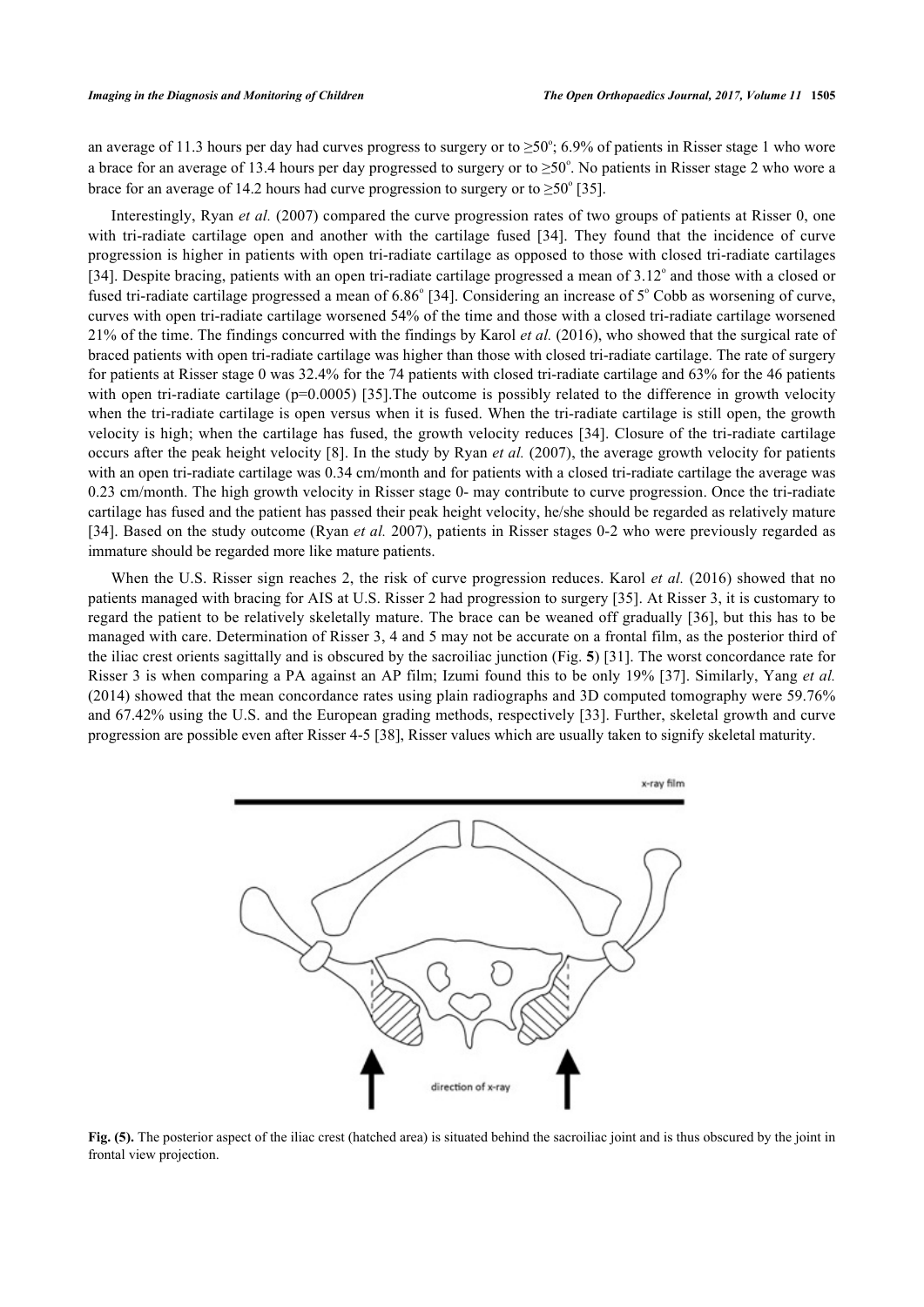Once a value of Risser 5 has been reached in a patient with AIS, and the patient is generally considered to be skeletally mature, some curves still progress. The incidence of curve progression has been shown to vary from 10% to 68%, depending on the initial curve magnitude [\[6,](#page-15-4) [39\]](#page-16-20). Thus, brace weaning needs to be individualized and should not be based on the Risser stage alone. Weaning should only commence when the curve has been found to stabilize.

It is important to note that Risser sign has high intra-observer and inter-observer reliability[[7,](#page-15-5) [31](#page-16-12), [40](#page-16-21), [41\]](#page-17-0). Unfortunately, atypical iliac apophysis development is frequent [\[32](#page-16-13), [33,](#page-16-14) [39\]](#page-16-20). This includes fragmented ossification, short excursion of the ossification as well as posterior ossification. The ossified apophysis may also overlap the iliac crest, obscuring the image. It is, however, important to consider that a study by Izumi *et al.* (1995) showed that when the Risser sign of PA and AP films were compared, the agreement was only 58% out of the 89 cases studied [[37](#page-16-18)]. So the measurement of the Risser sign needs to be regarded with caution and in conjunction with other patient measures. Despite these limitations, the Risser sign is still routinely used in the management of scoliosis.

#### **2.5. Lateral Spinal Radiograph**

A lateral spinal radiograph is generally taken during initial evaluation. In the lateral film, the pelvic incidence, pelvic tilt, sacral angle, the spinal sacral axis, the lumbar lordosis, the thoracolumbar angle (T12-L1) and thoracic kyphosis angle can be determined. A recent study has shown that the apex of primary and compensatory curves is lordotic, with the anterior vertebral measurements longer than that of the posterior [[42](#page-17-1)]. The lordosis does not involve the entire spine, but is limited to the primary and compensatory curves [[42\]](#page-17-1).

Schlosser *et al.* (2016) showed that the anterior-posterior difference of spinal length, based on the "true" anterior and posterior points on the vertebral endplates, was +3.8% for thoracic and +9.4% for (thoraco)lumbar curves, while in the proximal and distal junctional segments between the primary and compensatory curves, no clear anterior-posterior vertebral length discrepancy was observed (p <0.001) [[42\]](#page-17-1). The "plus" sign indicated that the anterior vertebral length was longer than that of the posterior. Recently, Schlosser *et al.* (2016) found that the anterior-posterior difference in vertebral length in primary and compensatory curves correlated linearly with Cobb angle and axial vertebral rotation (r>0.729 for thoracic curve; r>0.485 for thoracolumbar curve).

<span id="page-6-0"></span>In adult AIS patients, the sagittal balance is more important than the coronal balance[[43\]](#page-17-2). Positive sagittal imbalance, which is defined as the anterior deviation of the C7 vertebral body plumb line measurement from the superoposterior corner of the S1 (Fig.**6**) [\[43\]](#page-17-2), has been found to correlate with adverse health status outcome [\[44\]](#page-17-3). Additionally, the presence of a thoracolumbar lordosis together with a positive sagittal imbalance has been found to increase the likelihood of low back pain [\[44](#page-17-3)].



**Fig. (6).** Sagittal imbalance is defined as the anterior displacement of the perpendicular from the body of C7 to the supero-posterior angle of S1. (a) The spine is sagittally balanced. (b) The C7 is anteriorly displaced in relation to S1. This indicates sagittal imbalance.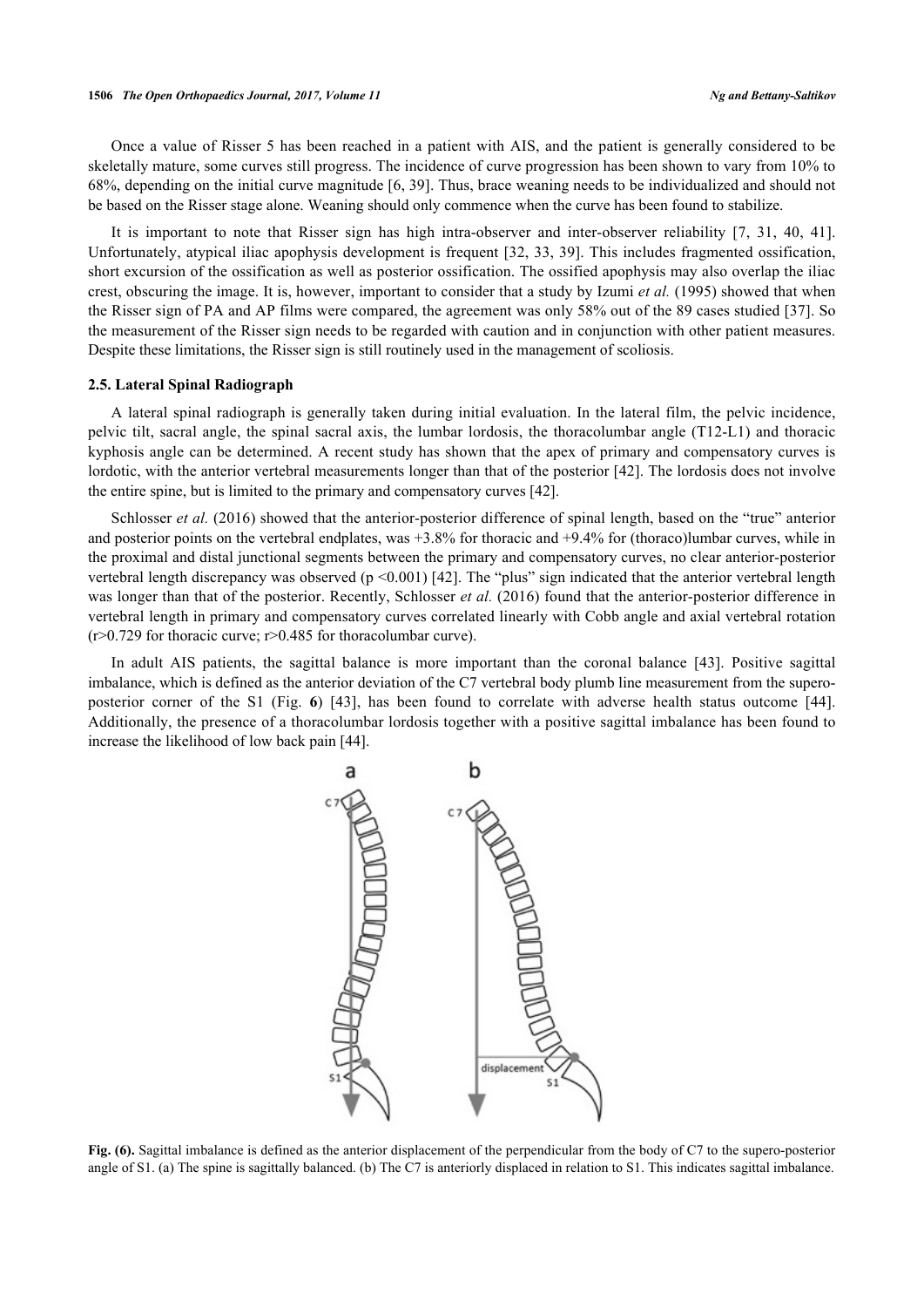Kotwicki (2008) demonstrated that lateral spinal radiographs can be used to complement the frontal spinal radiograph in the assessment of the Risser sign [\[31](#page-16-12)]. The ossification of the iliac apophysis, particularly the posterior third can be viewed more clearly in the lateral spinal radiograph [[31\]](#page-16-12), improving the accuracy of Risser staging. This is especially true for Risser stages 3, 4 and 5 (Fig. **[7](#page-7-0)**).

<span id="page-7-0"></span>In the lateral spinal radiograph, the double rib contour may also be seen [\[45\]](#page-17-4). In a normal spine with no rotation in the horizontal plane, images of ribs from both sides should not appear one in front of another in a lateral spinal radiograph. In the presence of scoliosis when there is trunk rotation, the rib contour of the convex side appears posterior as compared to that of the concave side (Fig. **[8](#page-8-0)**). This is the double rib contour sign [[45](#page-17-4)], which is an indirect sign of vertebral rotation.



**Fig. (7).** Ossification of the posterior iliac crest is more readily discerned in lateral view of the spine, as it is not obstructed by the sacroiliac joint as in the frontal view.

#### **2.6. Frequency of Radiographs**

When diagnostic screening of children suggests the possibility of AIS, children should be evaluated by radiography [\[4](#page-15-14)]. If no progression is evident, the child should not be radiographed more than once a year. Follow-up radiographs, if needed, should be taken with as few projections as possible [\[46](#page-17-5)]. Unless the patient has a marked thoracic hypokyphosis or lumbar hypolordosis, lateral spinal film should not be taken during each examination [[3,](#page-15-2) [9\]](#page-15-7) in order to keep the exposure to radiation as low as possible.

When a brace is indicated, a pre-brace x-ray is required to establish a baseline against which future x-rays are compared [[3](#page-15-2)]. This baseline x-ray also provides the basis upon which the orthotist can design and fabricate the brace. Once the brace has been fitted, an additional in-brace x-ray is required to determine the frontal and lateral balance of the spine together with the degree or percentage of curve correction. This data is essential for the prognosis of the condition [\[47](#page-17-6), [48](#page-17-7)]. An in-brace correction of 30% or more is required to achieve the best final spinal and rib-cage correction when the patient reaches skeletally maturity [[47\]](#page-17-6). A larger in-brace correction of 40% or more was found [[48](#page-17-7)] to accompany an improvement of 7° Cobb at skeletal maturity. There is, at present, no general consensus for when the in-brace x-ray should be taken [[3\]](#page-15-2). Some physicians routinely take the x-ray on the day of brace fitting. Others suggest to take the xray two to four weeks following brace fitting, to allow time for modification of the brace [[3\]](#page-15-2). This allows patients to get used to the brace and also allows the facilitation of viscoelastic changes in the spine through incremental loading of the corrective forces [\[3](#page-15-2)].

Similarly, there is no standard protocol relating to when subsequent x-rays should be taken and whether they are to be taken in or out of the brace [[3\]](#page-15-2). Given the lack of consensus, however, it has to be stressed that out-of-brace x-rays need to be taken after the patient has spent some time wearing the brace. This is especially true for infantile and juvenile scoliosis patients, as the corrective forces of the brace may deform the ribs and soft tissues, creating chest wall and/or sagittal plane deformities [[3\]](#page-15-2). Out-of-brace x-rays used to evaluate progress should be taken 24-48 hours out of brace.

Depending on the treatment protocol, the number of radiographs taken during the treatment period necessarily differs. Presciutti *et al.* (2014) reviewed the treatment charts of the idiopathic scoliosis patients they had seen between 2007 -2012 and found that patients treated by observation had a mean of 3.7 radiographs per year, those treated by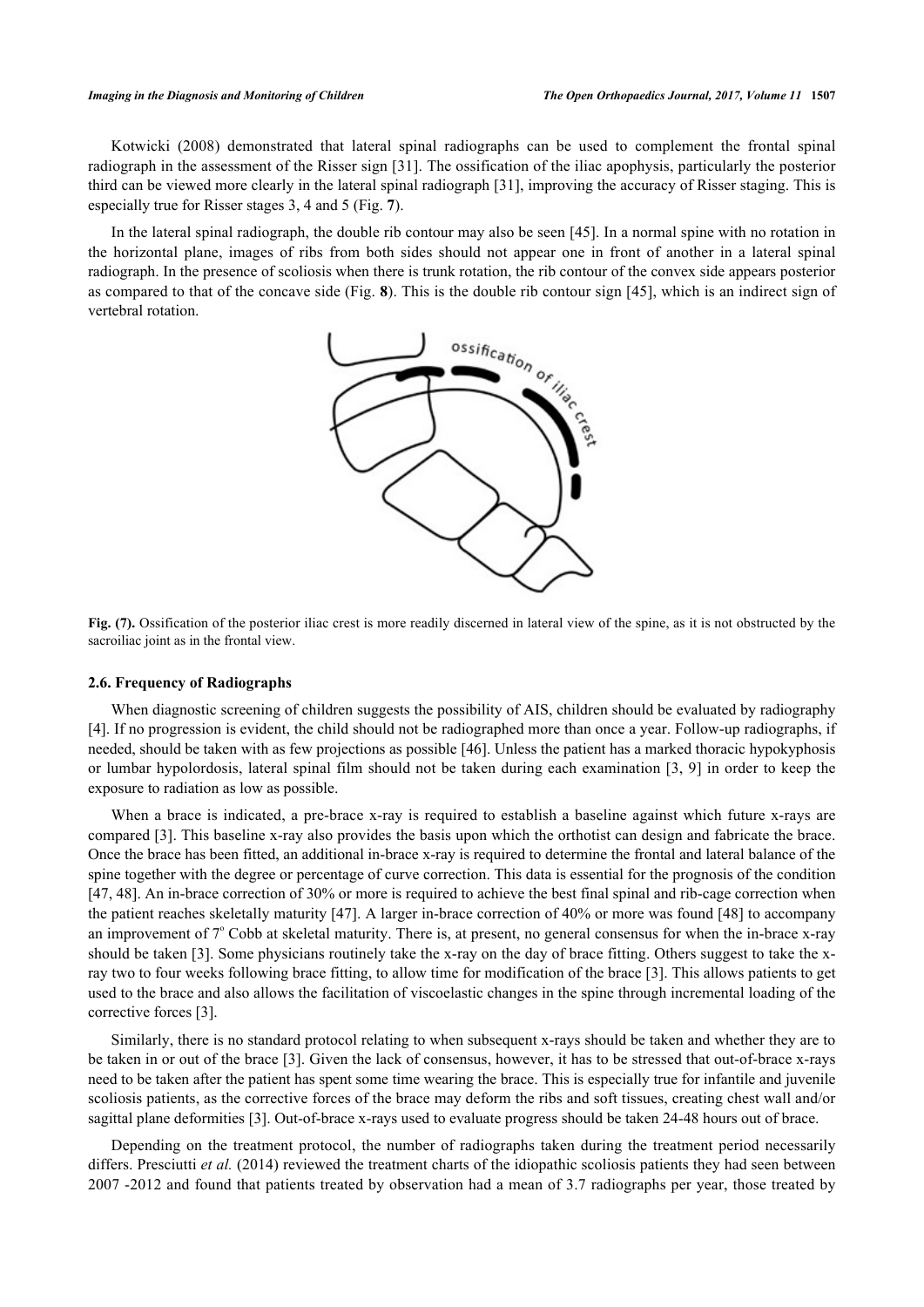<span id="page-8-0"></span>bracing had 5.7 radiographs per year and those treated by surgery had 12.2 radiographs per year [[49\]](#page-17-8). Although this is significantly less than the 22 radiographs taken in three years reported by Nash *et al.* (1979) [[50\]](#page-17-9), 12 radiographs per year is still very high and can increase the risk of breast cancer [[49\]](#page-17-8).



**Fig. (8).** The double rib contour sign. In the presence of truncal rotation, the apical rib on the convex side (y) projects posteriorly in relation to the contralateral rib at the same level (x). This constitutes the double rib contour sign.

#### **2.7. Radiation Dose and Hazard**

The effects that the radiation have on the tissues or organs depend on three factors: the amount of radiation absorbed, the type of radiation that the patient is exposed to, and the type of tissues that are irradiated. The radiation doses that are actually absorbed by the tissue/s is equivalent to the concentration of energy deposited in the tissue/s as a result of an exposure to ionizing radiation. It is measured in milligrays (mGy). The "equivalent dose" is an amount that takes the damaging properties of different types of radiation into account. It varies with the type of radiation. It is measured in milliSievert (mSv). The relationship is as follows:

Absorbed dose (mGy) x radiation weighing factor = equivalent dose (mSv)

As radiography has a radiation weighting factor of 1, the absorbed dose is the same numerically as the equivalent dose, though with different units.

The effective radiation dose takes into account the sensitivities of tissues and organs to radiation, as different body parts have different sensitivities to radiation. The relationship between equivalent dose and effective dose is as follows:

Equivalent dose (mSv) x tissue weighting factor = effective dose (mSv)

From the equation it can be seen although both the equivalent and effective doses are in mSv units, they refer to different radiation doses.

It is important to consider that radiography is associated with ionizing radiation, which has been found to increase the risk of malignancy [[50](#page-17-9) - [52](#page-17-10)]. Many studies have shown that AIS patients are at increased risk of having breast cancer from repeated radiographic examination [[49](#page-17-8) - [51](#page-17-11)]. Simony *et al.* (2016) investigated the cancer rate of 170 AIS patients treated between 1983 and 1990[[52](#page-17-10)]. On average, each patient had 16 radiographs throughout the entire treatment. The calculated mean radiation exposure was  $0.8 - 1.4$  mSv per examination and  $2.4 - 5.6$  mSv/year. This radiation dose was comparable to that generated by modern radiography equipment [[52](#page-17-10)]. Of the studied cohort, 9 patients were found to have cancers. Four had endometrial cancer and three had breast cancer. The overall cancer rate was 4.3%, which was five times higher than the age-matched Danish population [\[52](#page-17-10)]. Interestingly, the authors found that patients who had endometrial cancer were treated at an earlier age than those who had breast cancer [\[52](#page-17-10)]. The reason for this discrepancy is unknown but could possibly be related to the response of different biologic tissues or organs to radiation based on the patients' age or physiological maturity [[52\]](#page-17-10).

<span id="page-8-1"></span>Additionally, Presciutti *et al.* (2014) compared the radiation dose received by patients who were treated by observation, bracing and surgery. They found that the surgical group received 8-14 times more radiation than the braced and observation groups [\[49](#page-17-8)]. These results suggest that it is imperative to find ways to reduce the radiation dose to patients destined for surgery.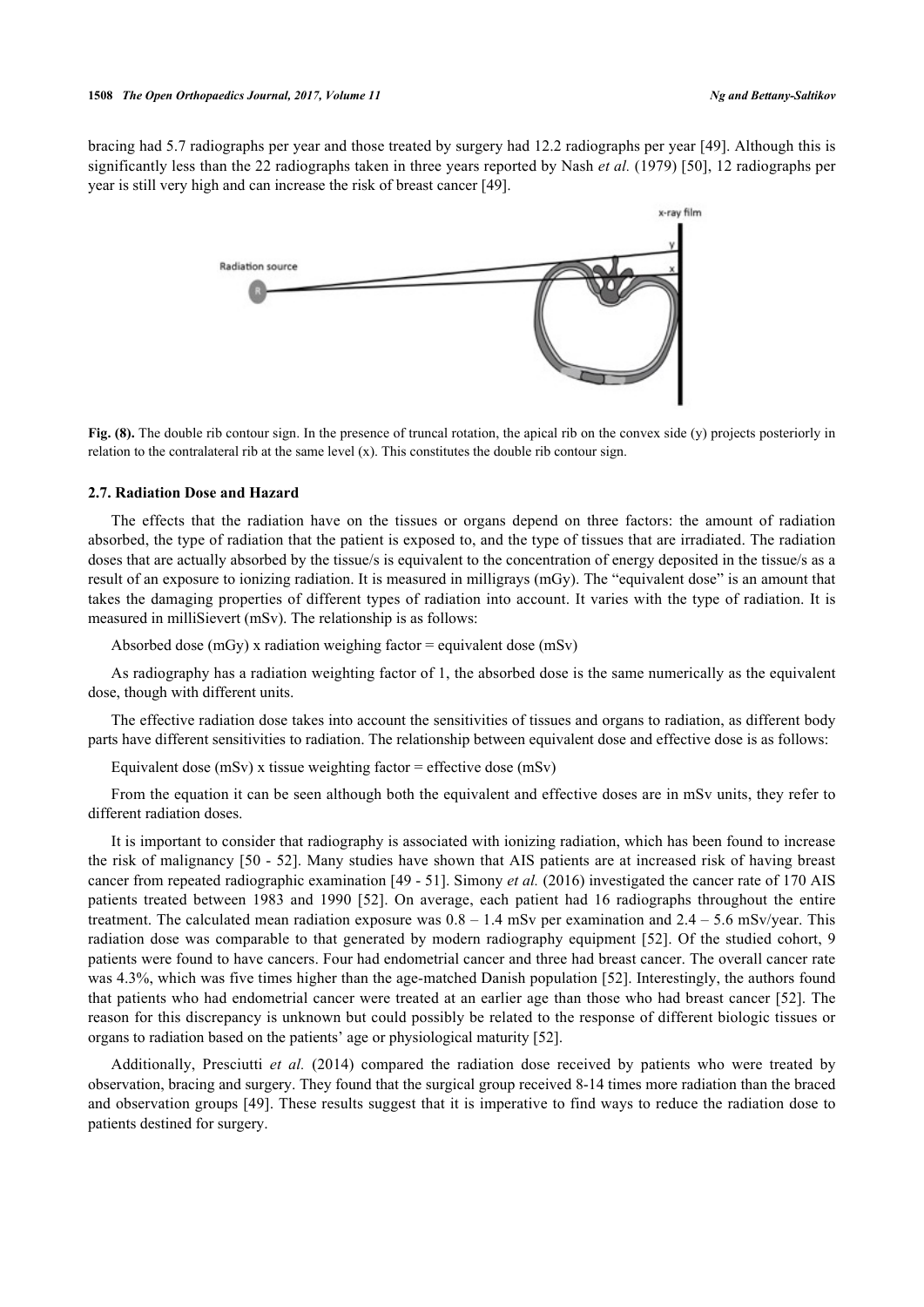

**Fig. (9).** The anode heel effect. The strength of the radiation is weaker in anode as compared to the cathode. The effect stems from the absorption of the X-ray photons as they leave the anode. The effect varies with the heel angle of the anode  $(α, β)$ . In an anode with a smaller heel angle  $(\alpha)$ , the X-ray photons have to traverse a longer distance to exit the anode. This attenuates the X-ray photons more. By contrast, in an anode with a larger heel angle (β), the X-ray photons have to traverse a shorter distance to exit the anode. The radiation is thus stronger. In either instance, however, the radiation towards the anode is less than that towards the cathode.

#### **2.8. Reducing the Radiation Dose**

As discussed above, reducing the radiation dose to patients may help reduce the risk of cancer [[53](#page-17-12)]. This could be achieved through a number of methods: viz. reducing the number of radiographs to as few as possible [\[54](#page-17-13)], reducing the exposed area [\[9](#page-15-7)] and using the optimal radiographic technique.

Houghton *et al.* (1986) suggested using X-rays (PA) for patients with AIS on three occasions only [[55\]](#page-17-14): At the initial visit to confirm the diagnosis, when there has been rapid growth or change in the deformity and before surgery to locate the exact levels for spinal fusion [[56\]](#page-17-15).

However, a lateral spinal radiograph should only be taken during the initial assessment of a scoliosis patient. It should be not taken together with a PA film on every subsequent x-ray examination[[3\]](#page-15-2) unless the patient has a significant sagittal plane deformity. For the frontal film, a PA projection is preferable to AP film, despite the fact that an AP film produces a better image quality than a PA film, as it substantially reduces the patient's effective dose [[57,](#page-17-16) [58](#page-17-17)] due to the fact that the focal film distance is shorter.

The effective radiation dose to the patient is also influenced by the positioning of the X-Ray's anode or cathode in relation to body part, or the anode heel effect phenomenon [[58](#page-17-17)]. In general, the x-ray beam consists of a central ray and a divergent beam. The rays that are parallel or near parallel to the inclined anode get absorbed by the anode itself (Fig. **[9](#page-8-1)**). The x-ray intensity at the anode is therefore lower than that on the cathode. Thus taking scoliosis radiography with the patient's head towards the anode versus towards the cathode changes the patient's effective dose [\[58](#page-17-17)]. It was found that when the head was positioned towards the anode (Head Towards Anode HTA) position this was associated with a smaller effective dose to the patient as compared to the head towards the cathode (Head Towards Cathode HTC) position. With HTA positioning, a right lateral projection reduced the effective dose to 85% and 84% when compared with a left lateral projection for patients aged between 10 and 15 years. An AP-HTA projection caused a 183% and a 181% larger effective dose than a PA-HTA and breast-absorbed-doses in excess of 555% and 879% for patients aged between 10 and 15 years [\[58](#page-17-17)]. Thus if possible, the patient should be radiographed in a right lateral and PA position to reduce the effective radiation dose. A PA film reduces both the risk of breast [\[50](#page-17-9), [59\]](#page-17-18) and thyroid cancer for scoliosis patients exposed to repeated radiographs.

<span id="page-9-0"></span>Further, initial radiographs should include the pelvis to assist in the diagnosis of the patient. The initial radiograph should also include Risser staging. Subsequent full spinal x-rays can be limited to the exposure of the areas of interest, viz. from C7 to S3 [\[9](#page-15-7)]. The cervical spine, ribs and lower pelvis can be excluded to reduce radiation exposure [\[9](#page-15-7)] and xray shielding of genitals needs to be employed.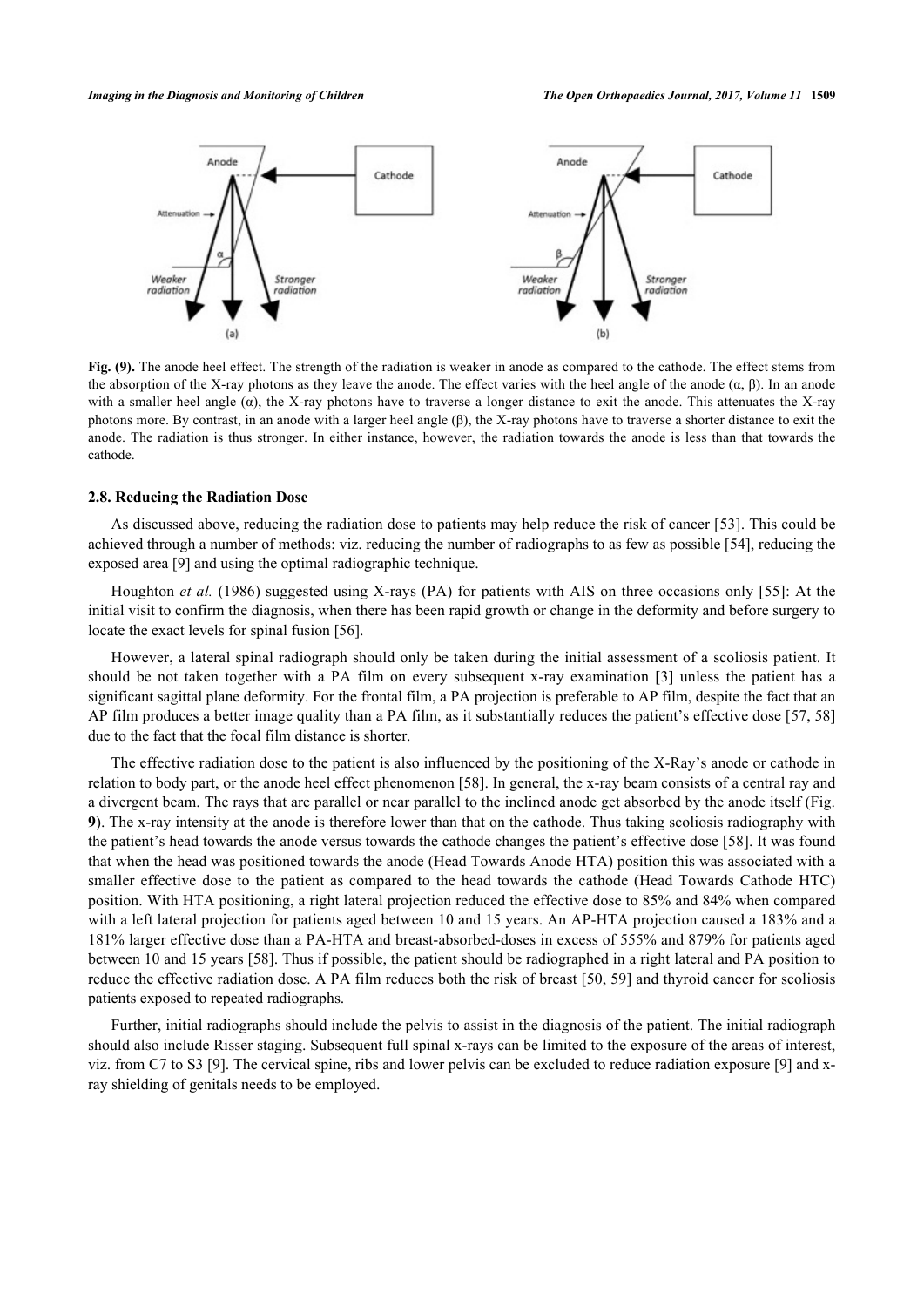

**Fig. (10).** The different standing positions used in the measurement of trunk surface asymmetries using surface topography. (a) The clavicle position; (b) the folding position and (c) the straight out position.

## **3. EOS®**

 $EOS^*$  is a low dose radiographic equipment that uses an ultra-sensitive multi-wire proportional chamber detector to detect x-rays. The system simultaneously takes the AP and lateral images of the whole body in a standing position in a calibrated environment. The 2D images that are taken can then be reconstructed to form 3D images using dedicated software.

 $EOS^{\circ}$  has a low radiation dose with an image quality of the spine that is comparable to that of computed radiographs [[60\]](#page-17-19). As EOS<sup>®</sup> enables 3D reconstruction, it enables both the measurement of 3D angles as well as the measurement of distances [[61\]](#page-18-0). This usually requires imaging by computed tomography that has a higher radiation dose. Moreover, studies have shown that 3D measurements from the EOS® has very high intra- observer repeatability for the Cobb angle, thoracic kyphosis and lumbar lordosis with better inter-observer reproducibility than the 2D methods [[62\]](#page-18-1). The measurement of AVR was also very accurate; the average apical vertebral orientation as measured by EOS® and CT scanning was 9.31° and 6.61° respectively ( $p = 0.65$ ) [\[63](#page-18-2)]. The positioning of the patient did not affect the measurements significantly. Additionally, and most importantly, any malpositioning of patients to  $\pm 10^{\circ}$  did not significantly impact the accuracy of the EOS® reconstructed images[[63,](#page-18-2) [64\]](#page-18-3).

Recently, an EOS® microdose protocol was introduced to further reduce the radiation exposure to patients, particularly to pediatric patients who require repeated radiographs [\[65](#page-18-4)]. Ilharreborde *et al.* (2016) evaluated the precision of the 3D reconstruction of radiographs using this new microdose protocol. They found that the reconstructed images were accurate. The intra-operator repeatability was better than the inter-operator reproducibility for all parameters with values ranging between  $3^\circ$  and  $8^\circ$  for frontal and sagittal parameters and between  $1^\circ$  and  $8^\circ$  for pelvic measurements [[65](#page-18-4)]. The agreements were good for all measurements (ICC  $>0.91$ ) [[65\]](#page-18-4), suggesting that the microdose protocol can be clinically used for the monitoring of scoliosis.

## **3.1. Radiation Dose**

EOS® has been in clinical use since 2000. It reduces radiation exposure by approximately 6 times that of conventional radiography [\[54,](#page-17-13) [60,](#page-17-19) [63](#page-18-2), [65\]](#page-18-4). Recently, as a result of technical advances, the microdose protocol was developed further reducing the radiation dose to patients.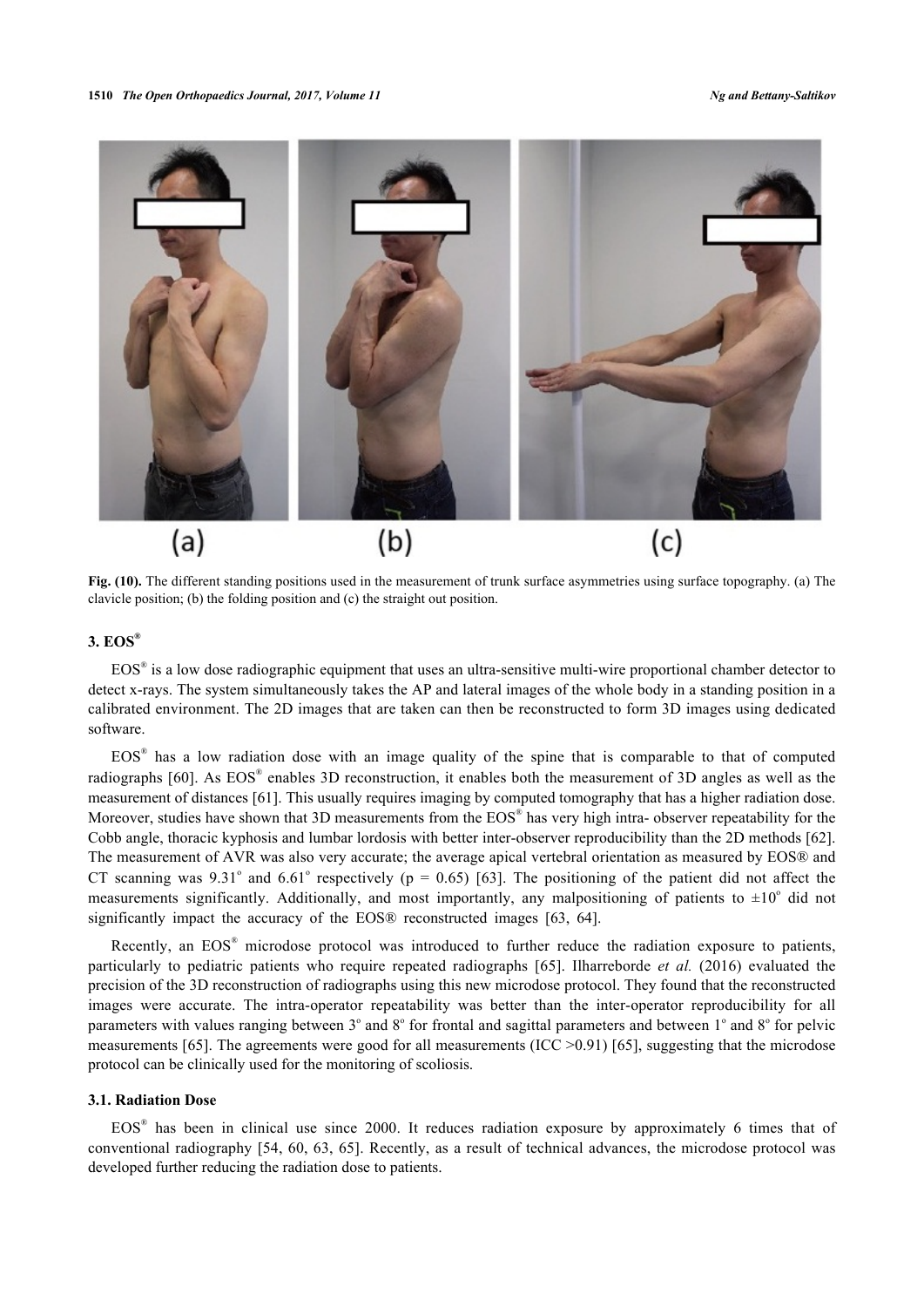In conclusion, the radiation dose of low dose  $EOS^{\circ}$  is significantly lower than that of conventional radiography. For a frontal film, the radiation dose with low dose  $EOS^{\circ}$  was 0.07mGy as compared to 0.92mGy for a conventional radiograph [[66,](#page-18-5) [67](#page-18-6)]. For a microdose protocol, the radiation dose is even lower and is around 5.5 fold less than that of the low dose  $EOS^{\circ}$  [[65\]](#page-18-4). This translates to a 45 fold reduction in radiation compared to conventional radiographs, making the radiation dose to the patient negligible (Table **[1](#page-11-0)**) [[65\]](#page-18-4).

|                             | <b>Full spine film</b> |               |  |
|-----------------------------|------------------------|---------------|--|
| <b>Imaging Techniques</b>   | Frontal (mGy)          | Lateral (mGy) |  |
| $EOS^{\otimes}$ microdose   | 0.019                  | 0.044         |  |
| $EOS^{\otimes}$ low dose    | 0.132                  | 0.214         |  |
| Conventional Radiography    | 1.662                  | 1.862         |  |
| Full spine CT scan          | 15.6                   |               |  |
| Low dose full spine CT scan |                        | -             |  |

<span id="page-11-0"></span>**Table 1. Radiation exposure (in mGy) of different imaging techniques for spinal examination (Richards** *et al.* **2010).**

CT – computed tomography

#### **4. SURFACE TOPOGRAPHY (RASTERSTEREOGRAPHY RS)**

Repeated radiographic examination over time is generally required in AIS patients to document the treatment effectiveness or progression of the deformity. These serial radiographs may result in relatively high cumulative radiation doses. It is from this background that surface topography was developed [\[68](#page-18-7)], with the objective of reducing the need for radiography in the monitoring and management of scoliosis. At present, many surface topography systems are in use. The common ones include the Jenoptik Formetric system [\[69](#page-18-8)], Inspeck System [\[70\]](#page-18-9), Integrated Shape Imaging System version 2 (ISIS2) [\[71](#page-18-10)] as well as the Quantec Spinal Imaging System [\[72](#page-18-11)]. Current data supports the accuracy and reproducibility of all four systems [[69\]](#page-18-8).

The underlying principles of the different systems are similar. The devices project structured or stripes of white light (raster lines) onto the back of a patient, either sequentially or simultaneously. Multi-light sectioning refers to the technique when all the raster lines are projected onto the back of the patient at the same time. The latter method is preferable as the time to capture a frame is shorter, reducing the possibility of blurring of images due to patient movement. Deformed projected light on the back of the patient is then recorded by a video camera. In combination with calibration data, 3-D images of the sectioned surface points are constructed using the triangulation method [\[61](#page-18-0)].

The preparation of patients differs, depending on the systems. Some require marking bony landmarks with external skin markers [\[71](#page-18-10)], while others [[61\]](#page-18-0) detect the bony landmarks automatically. The latter method reduces the need for an experienced operator [[71\]](#page-18-10) and error due to palpation [[61\]](#page-18-0).

Weiss *et al.* showed that some trunk surface parameters altered significantly during maximum inspiration as compared to end expiration [\[74](#page-18-12)]. They compared the surface measurements of 77 AIS patients with a mean Cobb angle of 38° using Formetric device in maximal inspiration and end expiratory positions. They found that the kyphotic angle  $(p<0.001)$ , lordotic angle and the spinal length differed significantly in the two positions [[73](#page-18-13)]. To avoid breathing artefacts, they recommended measuring trunk surface parameters at the end of expiration [[74\]](#page-18-12).

#### **4.1. Reliability of Rasterstereography**

A number of studies have attempted to determine the reliability of the surface topography measurements as compared to conventional radiography [[69,](#page-18-8) [74](#page-18-12), [75](#page-18-14)]. A recent systematic review of twelve studies evaluating the validity of RS shows that the accuracy of the method varies [[76](#page-18-15)]. RS cannot accurately determine Cobb angle, though the measurements correlate well with that measured on x-rays [[69,](#page-18-8) [74,](#page-18-12) [75,](#page-18-14) [77\]](#page-18-16). A recent multicenter study found that the 4D Formetric underestimated Cobb angle by a mean of 8.12 degrees[[69\]](#page-18-8). Similarly, Bettany *et al.* found that ISIS1 underestimated large curves and overestimated small curves [[56](#page-17-15)]. They found that the correlation with Cobb angle was best for thoracic and thoracolumbar curves [\[56\]](#page-17-15). Correlation was also high for the double and primary lumbar curves. The poorest correlation was found for the compensatory lumbar curves [[56\]](#page-17-15). The best correlation was found for medium curves in the 25-40° range [\[56](#page-17-15)]. This is understandable in view of the fact that RS measures the surface of the back whereas x-rays measure the internal skeletal elements of the spine [[56\]](#page-17-15).

Weiss *et al.* (1997) determined the margin of error for the measurement of lateral deviation and rotation using the Formetric system [\[73\]](#page-18-13). They reported that the errors of maximum and average lateral deviation were 6mm and 3 mm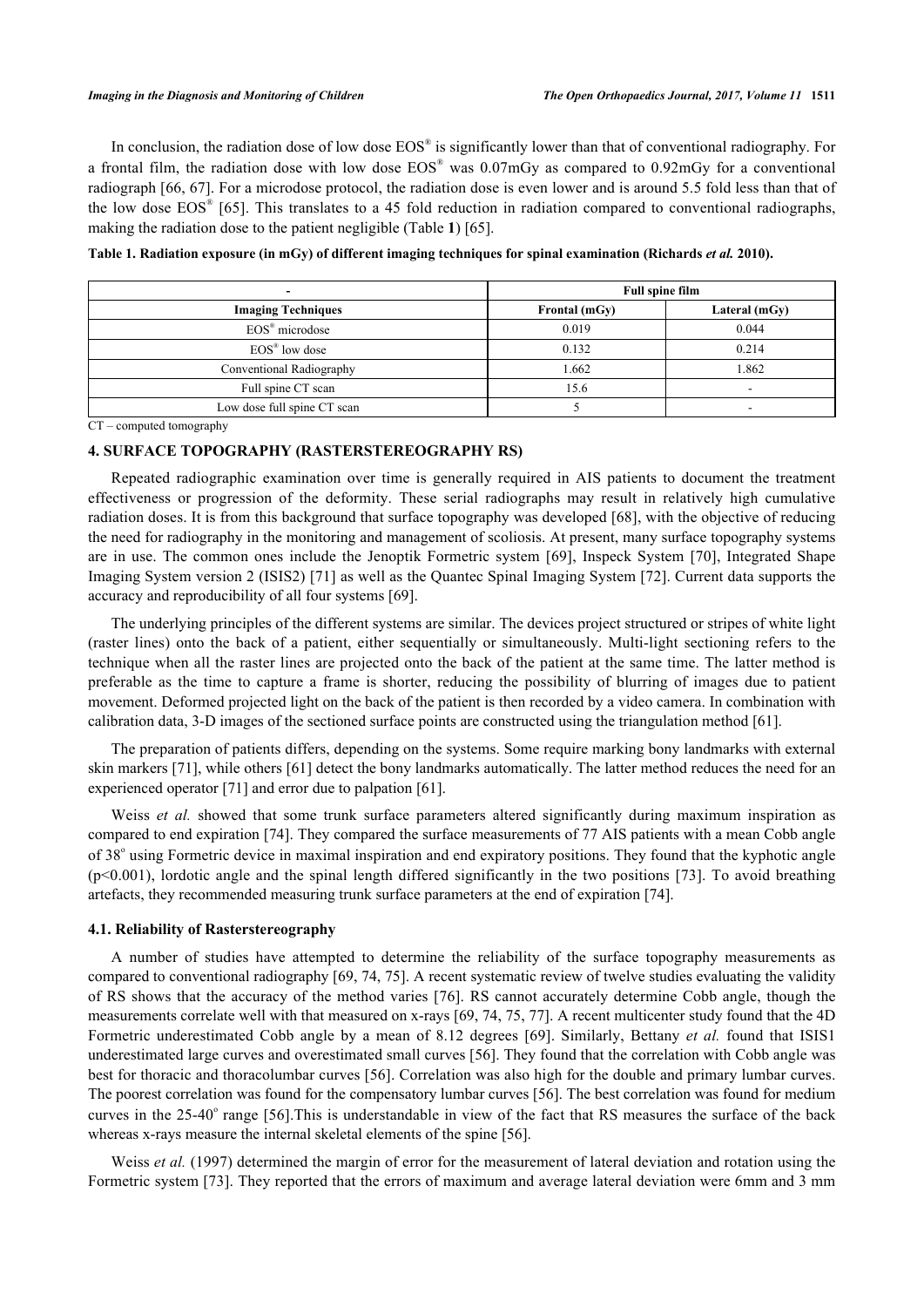respectively and that of maximum and average trunk rotation to be  $3^{\circ}$  and  $1^{\circ}$ , respectively. The lateral deviation [\[79](#page-18-17)] and trunk rotation [\[80](#page-18-18), [81](#page-19-0)] correlated better with that determined by radiography.

Liljenqvist *et al.* reported an unacceptable high root mean square (rms) difference for a vertebral rotation of 7.9 degrees comparing RS and radiography. However, other authors[[78](#page-18-19), [79](#page-18-17), [82\]](#page-19-1) reported a smaller rms difference comparing digitized x-rays and RS [\[76](#page-18-15)]. Schulte *et al.* in a longitudinal study averaging 8 years showed that the progression of lateral deviation and vertebral rotation of curves closely correlated with those obtained by radiography [\[79](#page-18-17)]. The mean difference between RS and radiographs was 3.21mm for lateral vertebral deviation and 2.45° for vertebral rotation [[79\]](#page-18-17).

The reliability of RS in determining the sagittal profile has not been studied extensively [[61](#page-18-0), [76\]](#page-18-15). Weiss *et al.* compared the absolute values of thoracic kyphosis as measured in RS and in radiographs [\[83](#page-19-2)]. They found a correlation of 0.78 between the two values, with a mean difference of 14 degrees. Yet, it has to be noted that the radiographic thoracic kyphotic angle was measured from T4 to T12, whereas the RS kyphotic angle was measured from T1 to T12 [\[76](#page-18-15)]. This means, in essence, that different angles were being compared by the two different instruments. Similarly, Knott *et al.* found that the Formetric 4D back shape measuring system overestimated the thoracic kyphosis by an average of 7.26 degrees [\[69](#page-18-8)].

In order to improve the reliability of RS for the measurement of sagittal alignment, de Sèze *et al.* compared the measurements taken in three different standing positions (Fig. **[10](#page-9-0)**), *viz*. the clavicle position, the folding position and the straight out posture [\[84\]](#page-19-3). They found that the straight out posture, *i.e.* standing with arms and hands supported horizontally in front is closest to the natural standing posture. Parameters evaluating the upper part of the trunk presented higher reproducibility than the other two postures [[77\]](#page-18-16).

#### **4.2. Clinical Applications**

As the RS data correlates well with the spinal deformity, RS can be used for screening and monitoring scoliosis [\[69](#page-18-8)]. While RS cannot replace radiography entirely, it can reduce the need for x-rays. Radiographs can be reserved for cases when progression of curves is documented or surgery is planned. Also, RS may be useful in monitoring curve progression and posture in pregnant women when radiography is contraindicated [\[85](#page-19-4), [86](#page-19-5)].

The use of RS in screening scoliosis is controversial [[87,](#page-19-6) [88\]](#page-19-7). Chowanska *et al.* investigated if RS could replace the scoliometer in screening for scoliosis, using a portable rasterstereography device (CQ Electronic System, Wroclaw, Poland), and concluded that RS is not suitable for scoliosis screening. The sensitivity and specificity of the imaging method were not satisfactory. For the value of surface trunk rotation (STR)  $\geq$  5°, the sensitivity was 64.5% and the specificity was 88%. For the value of  $STR \ge 4^{\circ}$  the sensitivity was 77.4% and the specificity was 71.1%. No STR value simultaneously provided a satisfactory sensitivity and a satisfactory specificity [[87\]](#page-19-6). The cut-off value for the STR parameters to determine if the patient had scoliosis or not could not be established. Also, the screening process took longer and the children had to uncover the entire back [\[87](#page-19-6)]. Conversely, using an experimental RS setup, Pino-Almero *et al.* reported that RS has a higher specificity and sensitivity than the scoliometer in detecting scoliosis and recommended its use in the detection of scoliosis to reduce the use of radiography [\[88\]](#page-19-7). The difference in the interpretation of the results is possibly related to the fact that the former study considered the practical application of the screening while the latter study only considered the technical aspect of the findings.

Further, RS has been shown to be effective in monitoring the progression of curves [\[74,](#page-18-12) [79,](#page-18-17) [89](#page-19-8), [90\]](#page-19-9). Schulte *et al.* (2008), in a longitudinal study, found that an increase in lateral deviation and trunk rotation correlated well with the progression of the curves and suggested that RS can be used reliably to monitor the progression of curves [\[79\]](#page-18-17). Similarly, de Korvin *et al.* (2014) reported that an increase of  $\geq 2^{\circ}$  in any one gibbosity or in the sum of the gibbosities in an RS examination indicated a 5° increase in Cobb angle [\[89](#page-19-8)]. Theologis *et al.* (1997) using ISIS also showed that rib hump may progress before the Cobb angle [[91\]](#page-19-10). RS is thus able to specifically indicate the progression of curves and reduce the number of radiographs required for follow-up [[79,](#page-18-17) [89\]](#page-19-8) up to 50% [\[89](#page-19-8)]. Schulte *et al.* (2008) recommended an RS examination every 3 to 6 months and a radiographic examination every 12 to 18 months, provided that the RS examination does not show rapid deterioration of the scoliosis [[79](#page-18-17)]. Surface topography may also be used to assess changes in the back surface after surgery [[92\]](#page-19-11).

## **5. 3D ULTRASOUND**

Similar to surface topography, 3D-ultrasound has been developed in an attempt to reduce radiation exposure to AIS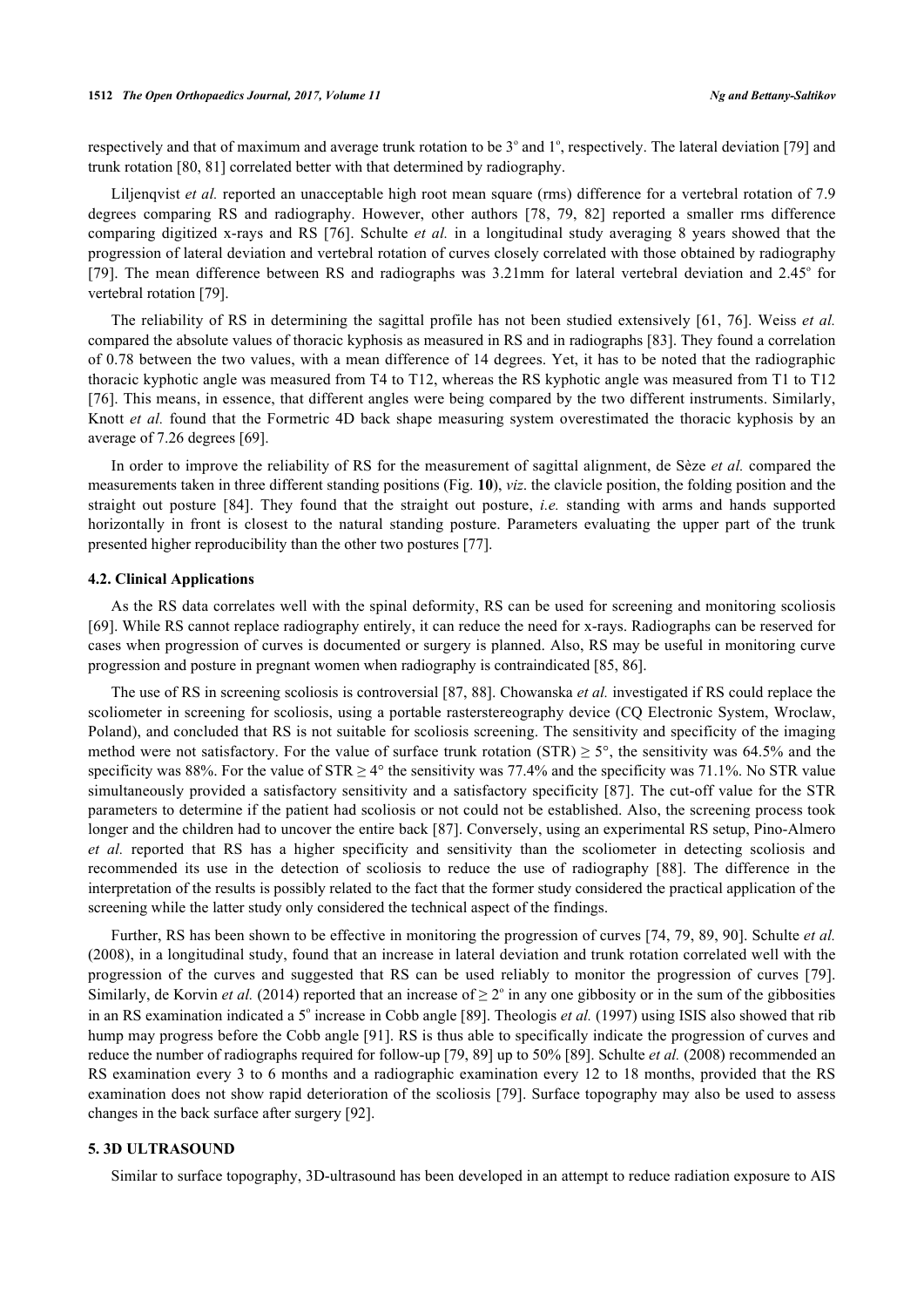patients. Letts *et al.* were the first to use ultrasound to assess scoliosis curves [\[93\]](#page-19-12). They applied ultrasonic digitization to identify spinous processes and documented spinal curvature using the Ferguson method [[93](#page-19-12)]. In the past decade, there have been an increasing number of studies investigating the possibility of using ultrasound images to determine spinal curvatures [[94](#page-19-13) - [96\]](#page-19-14), vertebral rotation [\[97](#page-19-15) - [99\]](#page-19-16) and Risser sign [\[100](#page-19-17) - [102\]](#page-20-0).

Ungi *et al.* used the ultrasound system with a tracked transducer to determine spinal curves [\[94\]](#page-19-13). They used transverse processes as landmarks. Results showed that the Cobb angle determined using the ultrasound imaging method correlated very well with that determined using radiographs. It has to be noted, however, that the data was obtained from pediatric and adult phantoms.

Suzuki *et al.* and Chen *et al.* used spinous process and vertebral lamina as bony landmarks [[97](#page-19-15), [103\]](#page-20-1). Suzuki *et al.* used ultrasound imaging to measure vertebral rotation in AIS patients in the prone position. They used the spinous process and lamina as landmarks to calculate vertebral rotation and found that there was a strong linear relationship between vertebral rotation and Cobb angle in thoracic and lumbar curves in untreated AIS patients [[97\]](#page-19-15). When the patients were braced, however, the relationship was lost. Chen *et al.* (2011) proposed to use the centre of lamina method (COL) to estimate the curvature and vertebral rotation of scoliosis. The method has subsequently been used [[95,](#page-19-18) [99](#page-19-16)] in a number of studies.

Wang *et al.* attempted to validate the accuracy and reliability of the measurement of Cobb angle and vertebral rotation with the 3D ultrasound [[95](#page-19-18), [99](#page-19-16)]. They scanned the spine of the patient lying supine on a purpose-design couch with a central rectangular slot [\[95\]](#page-19-18). Positioning of the patient was similar to that of MRI scanning in routine clinical examination [[95](#page-19-18)]. They identified the apical vertebra and the lamina of the upper and lower end vertebrae from the ultrasound image manually and used dedicated software to calculate the Cobb angle [[95\]](#page-19-18) and vertebral rotation [\[99\]](#page-19-16). They found that the measurements correlated very well with that determined from MRI taken a few hours prior to the ultrasound imaging [\[99](#page-19-16)]. The ultrasound scanning method was regarded as having a very good intra- and inter-rater reliability [[95,](#page-19-18) [99,](#page-19-16) [104\]](#page-20-2), but it under-estimated the Cobb angle when compared to that determined by radiography [[104\]](#page-20-2). In an attempt to improve the accuracy of the ultrasound imaging, Zheng R *et al.* used previous radiographs of patients to aid identification of bony landmarks and measurement of Cobb angles. They found that the ultrasound imaging, with the aid of previous radiographs improves the accuracy and reliability of the measurement of the Cobb angle on patients with AIS [[96\]](#page-19-14).

Ultrasound imaging has also been used to evaluate Risser sign staging. Between Risser 1 and 3 stages, the correlation of ultrasound imaging with radiography was high [[100](#page-19-17) - [102](#page-20-0)], but this was not found for Risser 4 and 5 [\[102](#page-20-0)]. The inconsistencies in identification of Risser stages 4 and 5 by ultrasonography may be due to the overlap of the images by the transverse process of L5 and that of the medial iliac apophysis [\[101\]](#page-20-3). Patients with Risser stage 4, with the medial iliac apophysis not yet completely ossified may be regarded as Risser stage 5, as the bony structure of the transverse process of L5 may be mistakenly regarded as ossification of the medial iliac apophysis [\[101](#page-20-3)].

#### **5.1. Limitations of 3D Ultrasound**

The method, though promising is not without limitation. Part of the limitation is intrinsic to the technology while other factors are extrinsic, relating to the curve severity, curve type and the morphology of the patient [\[104\]](#page-20-2). The flat transducer of the ultrasound machine did not entirely make full contact with the skin in some patients, particularly in those with large humps [[99](#page-19-16)] and with winged scapulae [\[104](#page-20-2)]. This resulted in some missing images and difficulties in identification of bony landmarks.

Also, the image of the spine was poor in those with high BMI  $(25 \text{ kg/m}^2)$  [\[104](#page-20-2)]. This is possibly related to the attenuation of the ultrasound signals by the thick subcutaneous tissues. Obesity also increases the difficulty of the assessment of the Risser sign [\[100](#page-19-17), [102\]](#page-20-0). Torlak *et al.* (2012) showed that the evaluation of the iliac apophysis was more difficult with a subcutaneous fat thickness in excess of 16 mm. For patients with a Cobb angle in excess of 50°, the image was poor as well [\[104\]](#page-20-2). This was due to the marked vertebral rotation of the spine [[104](#page-20-2)]. Similar to surface topography, the Cobb angle measured is smaller than that made from radiographs [[104](#page-20-2)]. This may be related to the fact that ultrasound images are taken posteriorly and provide anatomical features of vertebral posterior elements rather than the vertebral bodies used in Cobb angle measurement from radiographs [\[105](#page-20-4)].

## **6. COMPUTED TOMOGRAPHY**

Computed tomography is another imaging method that provides excellent visualization of the bony spinal column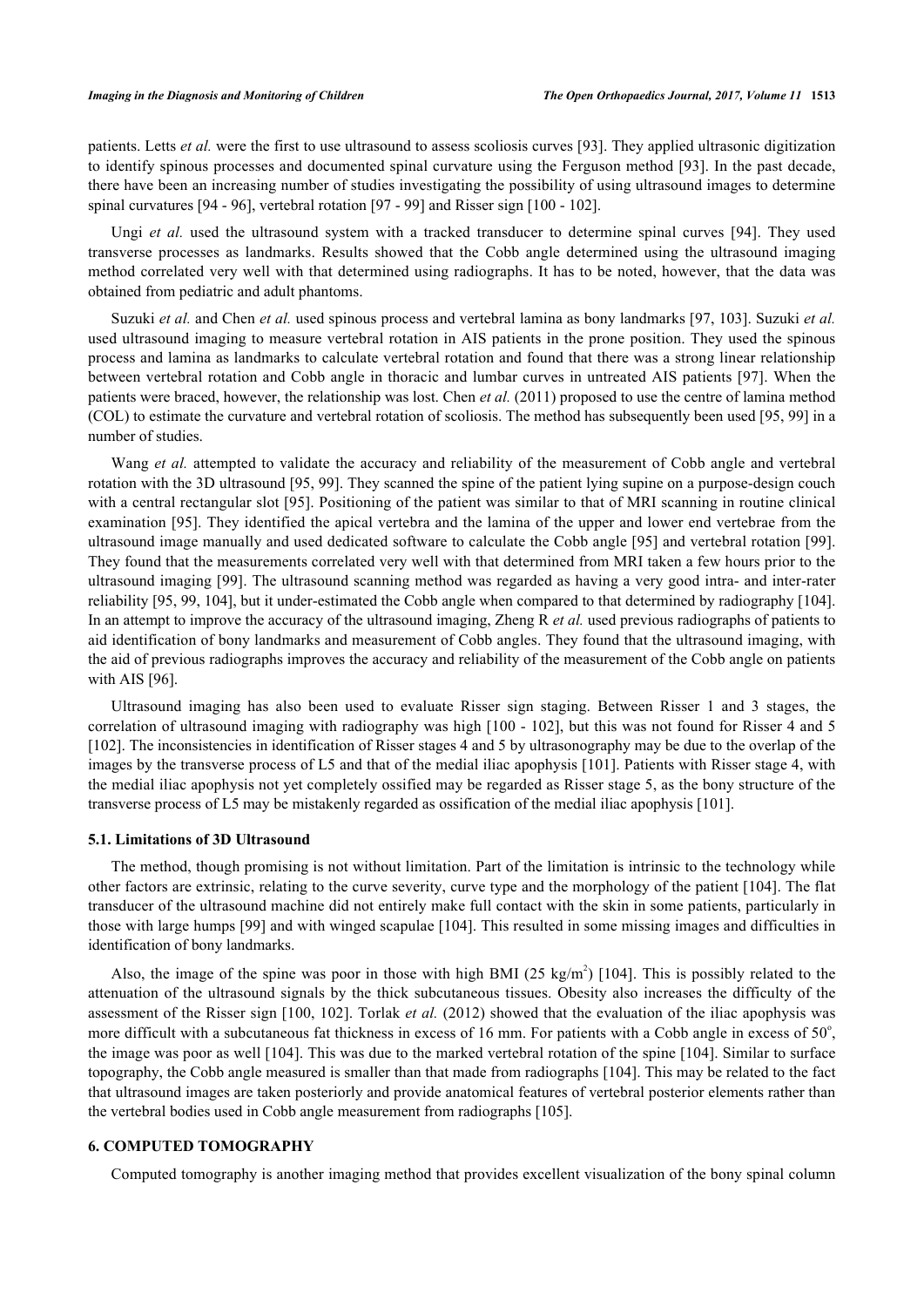and permits the accurate measurement of vertebral rotation. Despite this, it is not used in the monitoring of scoliosis as the radiation dose is high. The main role of CT is to assess for any underlying occult pathology and for the preoperative planning of scoliosis. There are currently no clear guidelines on which children with scoliosis should have the more advanced (and expensive) imaging methods [\[12](#page-15-15)].

Additionally, in patients with suspected osteopenia, dual-energy x-ray absorptiometry (DEXA) may be indicated. It uses a very small dose of ionizing radiation to obtain images of the lumbar spine and hips to measure bone density. The Cobb angle was found to be inversely and independently related to the bone mineral density and bone mineral content in peripubertal girls [\[106](#page-20-5)]. Osteopenia has also been associated with a higher risk of curve progression [\[107](#page-20-6)].

#### **7. MAGNETIC RESONANCE IMAGING (MRI)**

When the clinical history and physical examination elicit certain worrying features such as pain, neurological symptoms or an atypical curve pattern, patients should be referred for advanced imaging. This allows for early and accurate detection of an underlying cause, allows for optimal planning and timing of surgery and helps reduce associated risks. The presence of congenital bony defects should also prompt MRI examination.

When radiographs show evidence of congenital defects, including defects of formation, such as hemi-vertebrae, anteriorly wedged and butterfly vertebrae and defects of segmentation such as unsegmented bars and block vertebrae, the patient should be referred for MRI examination as the defects are associated with a high incidence of spinal cord anomalies[[11](#page-15-9) - [14,](#page-15-16) [108](#page-20-7), [109](#page-20-8)]. Trenga *et al.* (2016) reported 55% of the 75 patients with congenital defects had associated spinal cord anomalies. Patients with a mixed formation and segmentation defects had a higher incidence of spinal cord anomalies than those with only formation or segmentation defects alone. Also, the incidence of spinal cord anomalies was higher when two or more vertebrae were involved [[109](#page-20-8)]. The rate of spinal cord anomalies (87%) was highest when the deformity involved the sacroccygeal area [\[109\]](#page-20-8). Of interest is that MRI revealed 47% of the bony anomalies not seen in radiographs, as it overcame the obscuring effects of the skull and pelvic viscera and improved the characterization of the abnormal vertebrae [[109\]](#page-20-8).

The prevalence of spinal cord abnormalities in infantile and juvenile "presumed" idiopathic scoliosis ranges from 11.1% to 26.0% [[15\]](#page-15-10). Zhang *et al.* (2016) examined 504 infantile and juvenile patients diagnosed with "presumed idiopathic" scoliosis by MRI for potential neural axis abnormalities. The patients were all below the age of 10 at diagnosis, had an initial primary curve of >20° and normal neurological findings on history and physical examination. Results showed that 18.7% of patients had a neural axis abnormality. In total, Arnold-Chiari malformation with or withoutsyringomyelia accounted for 64.8% (61/94) among all the abnormalities [[15\]](#page-15-10). The study found that male gender, left thoracic curve and right lumbar curve are significantly associated with higher incidence of neural axis abnormalities [\[15\]](#page-15-10). It is therefore very important that patients with infantile and juvenile scoliosis with an atypical scoliosis pattern have MRI examination.

The incidence of neuraxis abnormalities in patients with AIS is lower than that of JIS; it is reported to range from 3% to 4% [[110,](#page-20-9) [111](#page-20-10)]. AIS patients with atypical scoliosis curve patterns, which include left thoracic curve, short curve (4-6 segments), reduced vertebral rotation, absence of apical vertebral lordosis and rapidly progressing curves [112] or neurological signs should be referred for MRI examination to rule out the possibility of neuraxis abnormalities.

#### **CONCLUSION**

In summary, different imaging techniques have different indications and applications in the management of AIS. Radiography is currently the gold standard in the evaluation and management of scoliosis curves. The current consensus is to reduce radiographs to as few as reasonably possible and to reduce the radiographic exposure to just the region of interest. EOS® is at present an ideal imaging method for evaluating scoliosis. Yet, it is very expensive and is not commonly available. Surface topography is very useful in documenting the changes in body contour and can supplement the use of radiography, thus reducing the radiation dose to the patient. 3D ultrasound scanning is at present at an early stage of development and still has a number of limitations. Finally, computed tomography is playing a diminishing role in the management of spinal deformity and is gradually being replaced by MRI especially in the diagnosis and pre-operative planning of scoliosis.

## **CONSENT FOR PUBLICATION**

Not applicable.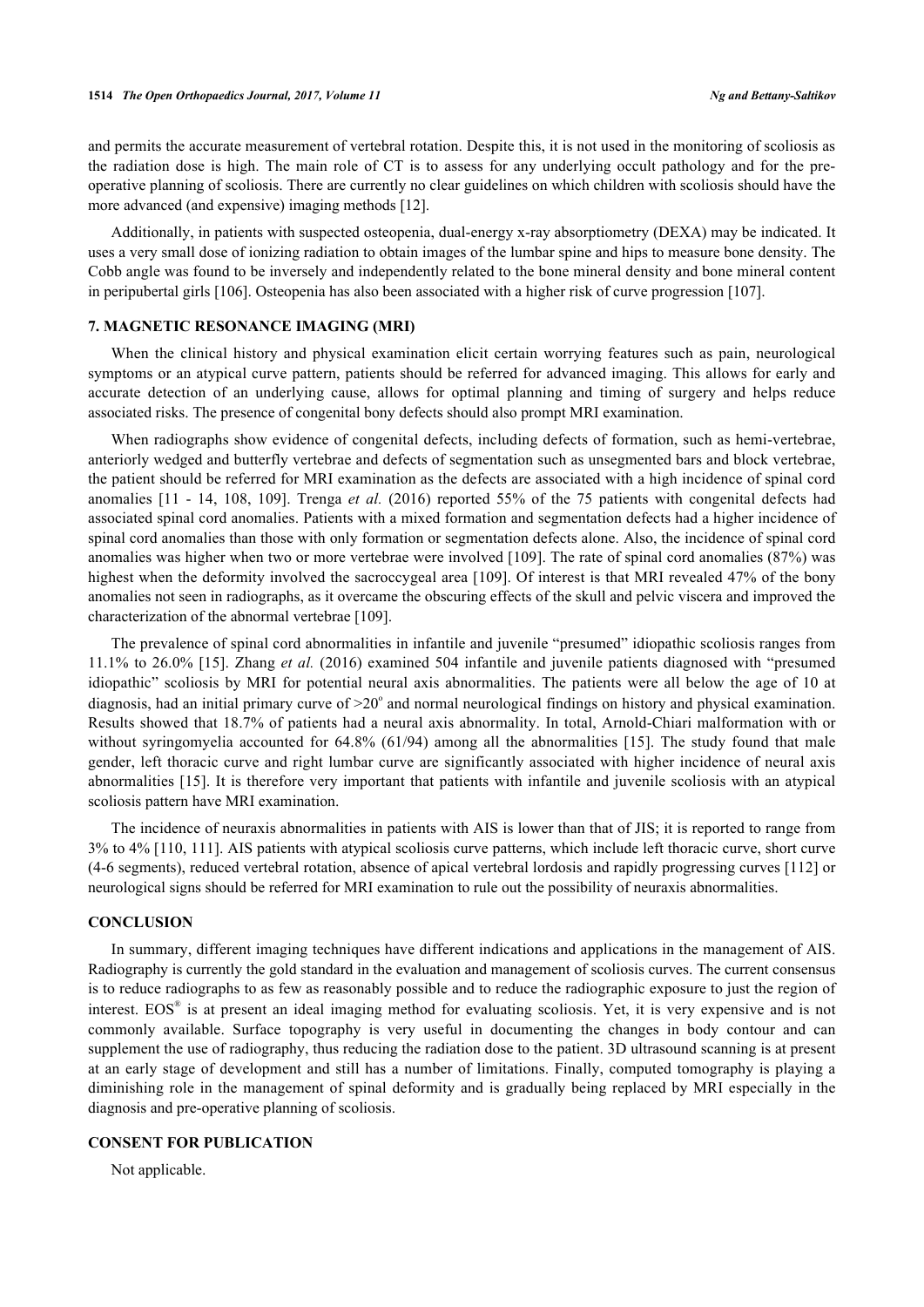## **CONFLICT OF INTEREST**

The authors declare no conflict of interest, financial or otherwise.

#### **ACKNOWLEDGEMENTS**

Declared none.

## **REFERENCES**

<span id="page-15-0"></span>[1] Amendt LE, Ause-Ellias KL, Eybers JL, Wadsworth CT, Nielsen DH, Weinstein SL. Validity and reliability testing of the Scoliometer. Phys Ther 1990; 70(2): 108-17.

[\[http://dx.doi.org/10.1093/ptj/70.2.108](http://dx.doi.org/10.1093/ptj/70.2.108)] [PMID: [2296610](http://www.ncbi.nlm.nih.gov/pubmed/2296610)]

- <span id="page-15-1"></span>[2] Bunnell WP. Outcome of spinal screening. Spine 1993; 18(12): 1572-80. [\[http://dx.doi.org/10.1097/00007632-199309000-00001](http://dx.doi.org/10.1097/00007632-199309000-00001)] [PMID: [8235833\]](http://www.ncbi.nlm.nih.gov/pubmed/8235833)
- <span id="page-15-2"></span>[3] Knott P, Pappo E, Cameron M, *et al.* SOSORT 2012 consensus paper: Reducing x-ray exposure in pediatric patients with scoliosis. Scoliosis  $2014.9.4$ [\[http://dx.doi.org/10.1186/1748-7161-9-4\]](http://dx.doi.org/10.1186/1748-7161-9-4) [PMID: [24782912](http://www.ncbi.nlm.nih.gov/pubmed/24782912)]
- <span id="page-15-14"></span>[4] de Mauroy J, Weiss H, Aulisa A, *et al.* 7th SOSORT consensus paper: Conservative treatment of idiopathic & Scheuermann's kyphosis. Scoliosis 2010; 5: 9. [\[http://dx.doi.org/10.1186/1748-7161-5-9\]](http://dx.doi.org/10.1186/1748-7161-5-9) [PMID: [20509962](http://www.ncbi.nlm.nih.gov/pubmed/20509962)]
- <span id="page-15-3"></span>[5] Cassar-Pullicino VN, Eisenstein SM. Imaging in scoliosis: What, why and how? Clin Radiol 2002; 57(7): 543-62. [\[http://dx.doi.org/10.1053/crad.2001.0909\]](http://dx.doi.org/10.1053/crad.2001.0909) [PMID: [12096851](http://www.ncbi.nlm.nih.gov/pubmed/12096851)]
- <span id="page-15-4"></span>[6] Urbaniak JR, Schaefer WW, Stelling FH III. Iliac apophyses. Prognostic value in idiopathic schliosis. Clin Orthop Relat Res 1976; (116): 80-5.

[PMID: [1277656\]](http://www.ncbi.nlm.nih.gov/pubmed/1277656)

- <span id="page-15-5"></span>[7] Nault ML, Parent S, Phan P, Roy-Beaudry M, Labelle H, Rivard M. A modified Risser grading system predicts the curve acceleration phase of female adolescent idiopathic scoliosis. J Bone Joint Surg Am 2010; 92(5): 1073-81. [\[http://dx.doi.org/10.2106/JBJS.H.01759\]](http://dx.doi.org/10.2106/JBJS.H.01759) [PMID: [20439651](http://www.ncbi.nlm.nih.gov/pubmed/20439651)]
- <span id="page-15-6"></span>[8] Song KM, Little DG. Peak height velocity as a maturity indicator for males with idiopathic scoliosis. J Pediatr Orthop 2000; 20(3): 286-8. [\[http://dx.doi.org/10.1097/01241398-200005000-00003](http://dx.doi.org/10.1097/01241398-200005000-00003)] [PMID: [10823591\]](http://www.ncbi.nlm.nih.gov/pubmed/10823591)
- <span id="page-15-7"></span>[9] Weiss HR, Seibel S. Region of interest in the radiological follow-up of patients with scoliosis. Hard Tissue 2013; 2(4): 33. [\[http://dx.doi.org/10.13172/2050-2303-2-4-673](http://dx.doi.org/10.13172/2050-2303-2-4-673)]
- <span id="page-15-8"></span>[10] Dimeglio A, Canavese F. Progression or not progression? How to deal with adolescent idiopathic scoliosis during puberty. J Child Orthop 2013; 7(1): 43-9. [\[http://dx.doi.org/10.1007/s11832-012-0463-6\]](http://dx.doi.org/10.1007/s11832-012-0463-6) [PMID: [24432058](http://www.ncbi.nlm.nih.gov/pubmed/24432058)]
- <span id="page-15-9"></span>[11] Alam A, Teh J. MRI assessment of scoliosis. Imaging 2005; 17(3): 226-35. [\[http://dx.doi.org/10.1259/imaging/33022116](http://dx.doi.org/10.1259/imaging/33022116)]
- <span id="page-15-15"></span>[12] Musson RE, Warren DJ, Bickle I, Connolly DJ, Griffiths PD. Imaging in childhood scoliosis: A pictorial review. Postgrad Med J 2010; 86(1017): 419-27. [\[http://dx.doi.org/10.1136/pgmj.2009.089128](http://dx.doi.org/10.1136/pgmj.2009.089128)] [PMID: [20634252\]](http://www.ncbi.nlm.nih.gov/pubmed/20634252)
- [13] Hertzler DA II, DePowell JJ, Stevenson CB, Mangano FT. Tethered cord syndrome: A review of the literature from embryology to adult presentation. Neurosurg Focus 2010; 29(1): E1. [\[http://dx.doi.org/10.3171/2010.3.FOCUS1079\]](http://dx.doi.org/10.3171/2010.3.FOCUS1079) [PMID: [20593997](http://www.ncbi.nlm.nih.gov/pubmed/20593997)]
- <span id="page-15-16"></span>[14] Gupta N, S R, G B, Shetty A. Vertebral and intraspinal anomalies. Indian population with congenital scoliosis: A study of 119 consecutive patients. Asian Spine J 2016; 10(2): 276-81. [\[http://dx.doi.org/10.4184/asj.2016.10.2.276\]](http://dx.doi.org/10.4184/asj.2016.10.2.276) [PMID: [27114768](http://www.ncbi.nlm.nih.gov/pubmed/27114768)]
- <span id="page-15-10"></span>[15] Zhang W, Sha S, Xu L, Liu Z, Qiu Y, Zhu Z. The prevalence of intraspinal anomalies in infantile and juvenile patients with "presumed idiopathic" scoliosis: A MRI-based analysis of 504 patients. BMC Musculoskelet Disord 2016; 17: 189. [\[http://dx.doi.org/10.1186/s12891-016-1026-7\]](http://dx.doi.org/10.1186/s12891-016-1026-7) [PMID: [27121616](http://www.ncbi.nlm.nih.gov/pubmed/27121616)]
- <span id="page-15-11"></span>[16] Richards BS, Bernstein RM, D'Amato CR, Thompson GH. Standardization of criteria for adolescent idiopathic scoliosis brace studies: SRS Committee on Bracing and Nonoperative Management. Spine 2005; 30(18): 2068-75. [\[http://dx.doi.org/10.1097/01.brs.0000178819.90239.d0\]](http://dx.doi.org/10.1097/01.brs.0000178819.90239.d0) [PMID: [16166897](http://www.ncbi.nlm.nih.gov/pubmed/16166897)]
- <span id="page-15-12"></span>[17] Beauchamp M, Labelle H, Grimard G, Stanciu C, Poitras B, Dansereau J. Diurnal variation of Cobb angle measurement in adolescent idiopathic scoliosis. Spine 1993; 18(12): 1581-3. [\[http://dx.doi.org/10.1097/00007632-199309000-00002](http://dx.doi.org/10.1097/00007632-199309000-00002)] [PMID: [8235834\]](http://www.ncbi.nlm.nih.gov/pubmed/8235834)
- <span id="page-15-13"></span>[18] Morrissy RT, Goldsmith GS, Hall EC, Kehl D, Cowie GH. Measurement of the Cobb angle on radiographs of patients who have scoliosis. Evaluation of intrinsic error. J Bone Joint Surg Am 1990; 72(3): 320-7. [\[http://dx.doi.org/10.2106/00004623-199072030-00002](http://dx.doi.org/10.2106/00004623-199072030-00002)] [PMID: [2312527\]](http://www.ncbi.nlm.nih.gov/pubmed/2312527)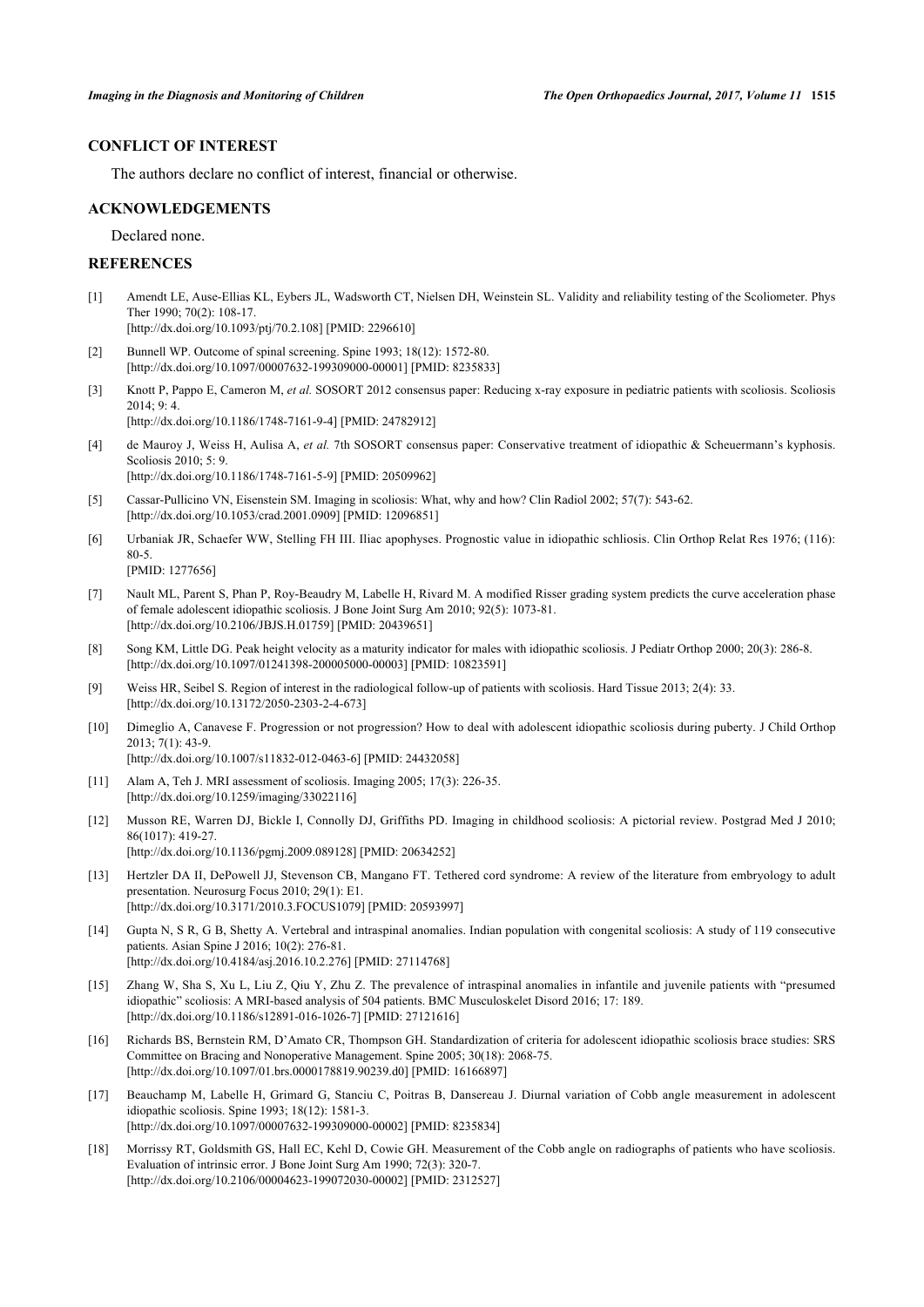#### **1516** *The Open Orthopaedics Journal, 2017, Volume 11 Ng and Bettany-Saltikov*

- <span id="page-16-0"></span>[19] Weiss HR, Negrini S, Rigo M, *et al.* Indications for conservative management of scoliosis (guidelines). Scoliosis 2006; 1: 5. [\[http://dx.doi.org/10.1186/1748-7161-1-5\]](http://dx.doi.org/10.1186/1748-7161-1-5) [PMID: [16759357](http://www.ncbi.nlm.nih.gov/pubmed/16759357)]
- <span id="page-16-1"></span>[20] Negrini S, Aulisa AG, Aulisa L, *et al.* 2011 SOSORT guidelines: Orthopaedic and Rehabilitation treatment of idiopathic scoliosis during growth. Scoliosis 2012; 7(1): 3.

[\[http://dx.doi.org/10.1186/1748-7161-7-3\]](http://dx.doi.org/10.1186/1748-7161-7-3) [PMID: [22264320](http://www.ncbi.nlm.nih.gov/pubmed/22264320)]

<span id="page-16-2"></span>[21] Monticone M, Ambrosini E, Cazzaniga D, Rocca B, Ferrante S. Active self-correction and task-oriented exercises reduce spinal deformity and improve quality of life in subjects with mild adolescent idiopathic scoliosis. Results of a randomised controlled trial. Eur Spine J 2014; 23(6): 1204-14. [\[http://dx.doi.org/10.1007/s00586-014-3241-y\]](http://dx.doi.org/10.1007/s00586-014-3241-y) [PMID: [24682356](http://www.ncbi.nlm.nih.gov/pubmed/24682356)]

<span id="page-16-3"></span>[22] Kuru T, Yeldan İ, Dereli EE, Özdinçler AR, Dikici F, Çolak İ. The efficacy of three-dimensional Schroth exercises in adolescent idiopathic scoliosis: A randomised controlled clinical trial. Clin Rehabil 2016; 30(2): 181-90. [\[http://dx.doi.org/10.1177/0269215515575745\]](http://dx.doi.org/10.1177/0269215515575745) [PMID: [25780260](http://www.ncbi.nlm.nih.gov/pubmed/25780260)]

- <span id="page-16-4"></span>[23] Bettany-Saltikov J, Weiss HR, Chockalingam N, *et al.* Surgical versus non-surgical interventions in people with adolescent idiopathic scoliosis. Cochrane Database Syst Rev 2015; (4): CD010663. [PMID: [25908428\]](http://www.ncbi.nlm.nih.gov/pubmed/25908428)
- <span id="page-16-5"></span>[24] Ho EK, Upadhyay SS, Chan FL, Hsu LC, Leong JC. New methods of measuring vertebral rotation from computed tomographic scans. An intraobserver and interobserver study on girls with scoliosis. Spine 1993; 18(9): 1173-7. [\[http://dx.doi.org/10.1097/00007632-199307000-00008](http://dx.doi.org/10.1097/00007632-199307000-00008)] [PMID: [8362322\]](http://www.ncbi.nlm.nih.gov/pubmed/8362322)
- <span id="page-16-6"></span>[25] Weiss HR. Measurement of vertebral rotation: Perdriolle versus Raimondi. Eur Spine J 1995; 4(1): 34-8. [\[http://dx.doi.org/10.1007/BF00298416\]](http://dx.doi.org/10.1007/BF00298416) [PMID: [7749905](http://www.ncbi.nlm.nih.gov/pubmed/7749905)]
- <span id="page-16-7"></span>[26] Lam GC, Hill DL, Le LH, Raso JV, Lou EH. Vertebral rotation measurement: A summary and comparison of common radiographic and CT methods. Scoliosis 2008; 3: 16. [\[http://dx.doi.org/10.1186/1748-7161-3-16\]](http://dx.doi.org/10.1186/1748-7161-3-16) [PMID: [18976498](http://www.ncbi.nlm.nih.gov/pubmed/18976498)]
- <span id="page-16-8"></span>[27] Barsanti CM, deBari A, Covino BM. The torsion meter: A critical review. J Pediatr Orthop 1990; 10(4): 527-31. [\[http://dx.doi.org/10.1097/01241398-199010040-00020](http://dx.doi.org/10.1097/01241398-199010040-00020)] [PMID: [2358493\]](http://www.ncbi.nlm.nih.gov/pubmed/2358493)
- <span id="page-16-9"></span>[28] Omeroğlu H, Ozekin O, Biçimoğlu A. Measurement of vertebral rotation in idiopathic scoliosis using the Perdriolle torsionmeter: A clinical study on intraobserver and interobserver error. Eur Spine J 1996; 5(3): 167-71. [\[http://dx.doi.org/10.1007/BF00395508\]](http://dx.doi.org/10.1007/BF00395508) [PMID: [8831118](http://www.ncbi.nlm.nih.gov/pubmed/8831118)]
- <span id="page-16-10"></span>[29] de Mauroy JC. Idiopathic scoliosis and chaos. Stud Health Technol Inform 2008; 135: 53-7. [PMID: [18401080\]](http://www.ncbi.nlm.nih.gov/pubmed/18401080)
- <span id="page-16-11"></span>[30] Weinstein SL, Ponseti IV. Curve progression in idiopathic scoliosis. J Bone Joint Surg Am 1983; 65(4): 447-55. [\[http://dx.doi.org/10.2106/00004623-198365040-00004](http://dx.doi.org/10.2106/00004623-198365040-00004)] [PMID: [6833318\]](http://www.ncbi.nlm.nih.gov/pubmed/6833318)
- <span id="page-16-12"></span>[31] Kotwicki T. Improved accuracy in Risser sign grading with lateral spinal radiography. Eur Spine J 2008; 17(12): 1676-85. [\[http://dx.doi.org/10.1007/s00586-008-0794-7\]](http://dx.doi.org/10.1007/s00586-008-0794-7) [PMID: [18946691](http://www.ncbi.nlm.nih.gov/pubmed/18946691)]
- <span id="page-16-13"></span>[32] Risser JC. The Iliac apophysis; an invaluable sign in the management of scoliosis. Clin Orthop 1958; 11(11): 111-9. [PMID: [13561591\]](http://www.ncbi.nlm.nih.gov/pubmed/13561591)
- <span id="page-16-14"></span>[33] Yang JH, Bhandarkar AW, Suh SW, Hong JY, Hwang JH, Ham CH. Evaluation of accuracy of plain radiography in determining the Risser stage and identification of common sources of errors. J Orthop Surg 2014; 9: 101. [\[http://dx.doi.org/10.1186/s13018-014-0101-8\]](http://dx.doi.org/10.1186/s13018-014-0101-8) [PMID: [25407253](http://www.ncbi.nlm.nih.gov/pubmed/25407253)]
- <span id="page-16-15"></span>[34] Ryan PM, Puttler EG, Stotler WM, Ferguson RL. Role of the triradiate cartilage in predicting curve progression in adolescent idiopathic scoliosis. J Pediatr Orthop 2007; 27(6): 671-6. [\[http://dx.doi.org/10.1097/BPO.0b013e3181373ba8](http://dx.doi.org/10.1097/BPO.0b013e3181373ba8)] [PMID: [17717469](http://www.ncbi.nlm.nih.gov/pubmed/17717469)]
- <span id="page-16-16"></span>[35] Karol LA, Virostek D, Felton K, Jo C, Butler L. The effect of the Risser stage on bracing outcome in adolescent idiopathic scoliosis. J Bone Joint Surg Am 2016; 98(15): 1253-9. [\[http://dx.doi.org/10.2106/JBJS.15.01313\]](http://dx.doi.org/10.2106/JBJS.15.01313) [PMID: [27489315](http://www.ncbi.nlm.nih.gov/pubmed/27489315)]
- <span id="page-16-17"></span>[36] Weiss HR, Lehnert-Schroth C, Moramarco M. Schroth Therapy – Advancements in Conservative Scoliosis Treatment. Lambert Academic Publishing 2015.
- <span id="page-16-18"></span>[37] Izumi Y. The accuracy of Risser staging. Spine 1995; 20(17): 1868-71. [\[http://dx.doi.org/10.1097/00007632-199509000-00004](http://dx.doi.org/10.1097/00007632-199509000-00004)] [PMID: [8560333\]](http://www.ncbi.nlm.nih.gov/pubmed/8560333)
- <span id="page-16-19"></span>[38] Little DG, Sussman MD. The Risser sign: A critical analysis. J Pediatr Orthop 1994; 14(5): 569-75. [\[http://dx.doi.org/10.1097/01241398-199409000-00003](http://dx.doi.org/10.1097/01241398-199409000-00003)] [PMID: [7962495\]](http://www.ncbi.nlm.nih.gov/pubmed/7962495)
- <span id="page-16-20"></span>[39] Zaoussis AL, James JI. The iliac apophysis and the evaluation of curves in scoliosis. J Bone Joint Surg 1958; 40B: 442-53.
- <span id="page-16-21"></span>[40] Dhar S, Dangerfield PH, Dorgan JC, Klenerman L. Correlation between bone age and Risser's sign in adolescent idiopathic scoliosis. Spine 1993; 18(1): 14-9. [\[http://dx.doi.org/10.1097/00007632-199301000-00003](http://dx.doi.org/10.1097/00007632-199301000-00003)] [PMID: [8434315\]](http://www.ncbi.nlm.nih.gov/pubmed/8434315)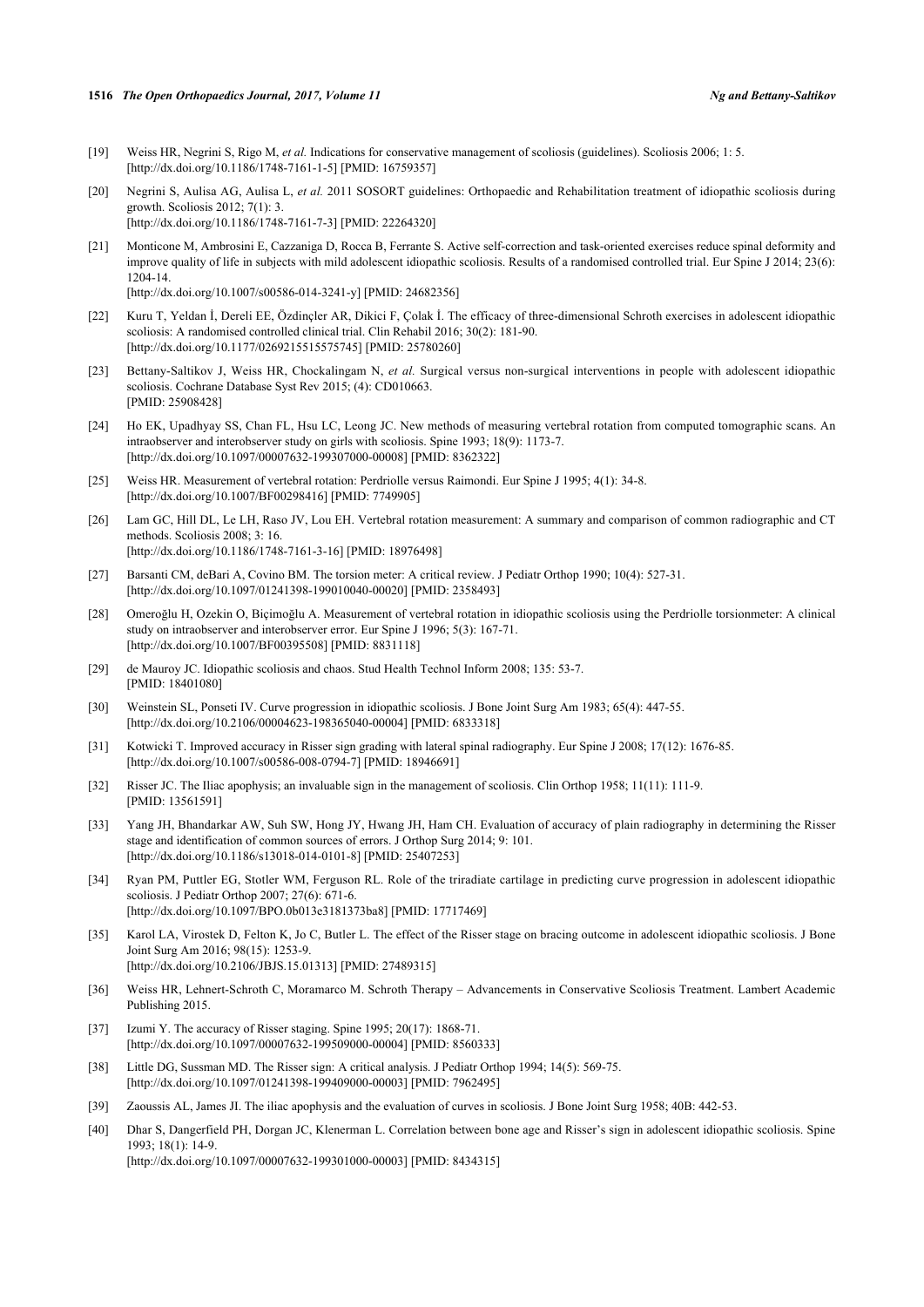- <span id="page-17-0"></span>[41] Goldberg MS, Poitras B, Mayo NE, Labelle H, Bourassa R, Cloutier R. Observer variation in assessing spinal curvature and skeletal development in adolescent idiopathic scoliosis. Spine 1988; 13(12): 1371-7. [\[http://dx.doi.org/10.1097/00007632-198812000-00008](http://dx.doi.org/10.1097/00007632-198812000-00008)] [PMID: [3212571\]](http://www.ncbi.nlm.nih.gov/pubmed/3212571)
- <span id="page-17-1"></span>[42] Schlösser TP, van Stralen M, Chu WC, *et al.* Anterior overgrowth in primary curves, compensatory curves and junctional segments in adolescent idiopathic scoliosis. PLoS One 2016; 11(7): e0160267. [\[http://dx.doi.org/10.1371/journal.pone.0160267](http://dx.doi.org/10.1371/journal.pone.0160267)] [PMID: [27467745\]](http://www.ncbi.nlm.nih.gov/pubmed/27467745)
- <span id="page-17-2"></span>[43] Glassman SD, Bridwell K, Dimar JR, Horton W, Berven S, Schwab F. The impact of positive sagittal balance in adult spinal deformity. Spine 2005; 30(18): 2024-9. b [\[http://dx.doi.org/10.1097/01.brs.0000179086.30449.96\]](http://dx.doi.org/10.1097/01.brs.0000179086.30449.96) [PMID: [16166889](http://www.ncbi.nlm.nih.gov/pubmed/16166889)]
- <span id="page-17-3"></span>[44] Glassman SD, Berven S, Bridwell K, Horton W, Dimar JR. Correlation of radiographic parameters and clinical symptoms in adult scoliosis. Spine 2005; 30(6): 682-8. [\[http://dx.doi.org/10.1097/01.brs.0000155425.04536.f7](http://dx.doi.org/10.1097/01.brs.0000155425.04536.f7)] [PMID: [15770185\]](http://www.ncbi.nlm.nih.gov/pubmed/15770185)
- <span id="page-17-4"></span>[45] Grivas TB. Rib index. Scoliosis 2014; 9(1): 20. [\[http://dx.doi.org/10.1186/s13013-014-0020-9\]](http://dx.doi.org/10.1186/s13013-014-0020-9) [PMID: [25635184](http://www.ncbi.nlm.nih.gov/pubmed/25635184)]
- <span id="page-17-5"></span>[46] Khong PL, Ringertz H, Donoghue V, *et al.* ICRP publication 121: Radiological protection in paediatric diagnostic and interventional radiology. Ann ICRP 2013; 42(2): 1-63. [\[http://dx.doi.org/10.1016/j.icrp.2012.10.001](http://dx.doi.org/10.1016/j.icrp.2012.10.001)] [PMID: [23218172](http://www.ncbi.nlm.nih.gov/pubmed/23218172)]
- <span id="page-17-6"></span>[47] Appelgren G, Willner S. End vertebra angle-a roentgenographic method to describe a scoliosis. A follow-up study of idiopathic scoliosis treated with the Boston brace. Spine 1990; 15(2): 71-4. [\[http://dx.doi.org/10.1097/00007632-199002000-00004](http://dx.doi.org/10.1097/00007632-199002000-00004)] [PMID: [2326714\]](http://www.ncbi.nlm.nih.gov/pubmed/2326714)
- <span id="page-17-7"></span>[48] Landauer F, Wimmer C, Behensky H. Estimating the final outcome of brace treatment for idiopathic thoracic scoliosis at 6-month follow-up. Pediatr Rehabil 2003; 6(3-4): 201-7. [\[http://dx.doi.org/10.1080/13638490310001636817\]](http://dx.doi.org/10.1080/13638490310001636817) [PMID: [14713586](http://www.ncbi.nlm.nih.gov/pubmed/14713586)]
- <span id="page-17-8"></span>[49] Presciutti SM, Karukanda T, Lee M. Management decisions for adolescent idiopathic scoliosis significantly affect patient radiation exposure. Spine J 2014; 14(9): 1984-90. [\[http://dx.doi.org/10.1016/j.spinee.2013.11.055](http://dx.doi.org/10.1016/j.spinee.2013.11.055)] [PMID: [24333453](http://www.ncbi.nlm.nih.gov/pubmed/24333453)]
- <span id="page-17-9"></span>[50] Nash CL Jr, Gregg EC, Brown RH, Pillai K. Risks of exposure to X-rays in patients undergoing long-term treatment for scoliosis. J Bone Joint Surg Am 1979; 61(3): 371-4. [\[http://dx.doi.org/10.2106/00004623-197961030-00009](http://dx.doi.org/10.2106/00004623-197961030-00009)] [PMID: [429405\]](http://www.ncbi.nlm.nih.gov/pubmed/429405)
- <span id="page-17-11"></span>[51] Bone CM, Hsieh GH. The risk of carcinogenesis from radiographs to pediatric orthopaedic patients. J Pediatr Orthop 2000; 20(2): 251-4. [\[http://dx.doi.org/10.1097/01241398-200003000-00023](http://dx.doi.org/10.1097/01241398-200003000-00023)] [PMID: [10739292\]](http://www.ncbi.nlm.nih.gov/pubmed/10739292)
- <span id="page-17-10"></span>[52] Simony A, Hansen EJ, Christensen SB, Carreon LY, Andersen MO. Incidence of cancer in adolescent idiopathic scoliosis patients treated 25 years previously. Eur Spine J 2016; 25(10): 3366-70. [\[http://dx.doi.org/10.1007/s00586-016-4747-2\]](http://dx.doi.org/10.1007/s00586-016-4747-2) [PMID: [27592106](http://www.ncbi.nlm.nih.gov/pubmed/27592106)]
- <span id="page-17-12"></span>[53] Ronckers CM, Doody MM, Lonstein JE, Stovall M, Land CE. Multiple diagnostic X-rays for spine deformities and risk of breast cancer. Cancer Epidemiol Biomarkers Prev 2008; 17(3): 605-13. [\[http://dx.doi.org/10.1158/1055-9965.EPI-07-2628\]](http://dx.doi.org/10.1158/1055-9965.EPI-07-2628) [PMID: [18349278](http://www.ncbi.nlm.nih.gov/pubmed/18349278)]
- <span id="page-17-13"></span>[54] Hull NC, Binkovitz LA, Schueler BA, Kolbe AB, Larson AN. Upright biplanar slot scanning in pediatric orthopedics: Applications, advantages, and artifacts. AJR Am J Roentgenol 2015; 205(1): W124-32. [\[http://dx.doi.org/10.2214/AJR.14.14022](http://dx.doi.org/10.2214/AJR.14.14022)] [PMID: [26102410\]](http://www.ncbi.nlm.nih.gov/pubmed/26102410)
- <span id="page-17-14"></span>[55] Houghton GR, De Roguin B, Turner-Smith AR. The evaluation of ISIS in idiopathic scoliosis.Surface Topography and Spinal Deformity. Stuttgart: Gustav Fischer, Verlag 1986; pp. 205-12.
- <span id="page-17-15"></span>[56] Bettany JA, Forbes H, Edgar MA, Harrison DJ. The ISIS experience at the Royal National Orthopaedic Hospital. In: Alberti , Ed. Surface Topography and Spinal Deformity VI. Stuttgart: Gustav Fischer 1992.
- <span id="page-17-16"></span>[57] Lescrève JP, Van Tiggelen RP, Lamoureux J. Reducing the radiation dosage in patients with a scoliosis. Int Orthop 1989; 13(1): 47-50. [SICORT].
	- [\[http://dx.doi.org/10.1007/BF00266722\]](http://dx.doi.org/10.1007/BF00266722) [PMID: [2656547](http://www.ncbi.nlm.nih.gov/pubmed/2656547)]
- <span id="page-17-17"></span>[58] Ben-Shlomo A, Bartal G, Shabat S, Mosseri M. Effective dose and breast dose reduction in paediatric scoliosis X-ray radiography by an optimal positioning. Radiat Prot Dosimetry 2013; 156(1): 30-6. [\[http://dx.doi.org/10.1093/rpd/nct038](http://dx.doi.org/10.1093/rpd/nct038)] [PMID: [23511710](http://www.ncbi.nlm.nih.gov/pubmed/23511710)]
- <span id="page-17-18"></span>[59] Gialousis G, Yiakoumakis EN, Makri TK, *et al.* Comparison of dose from radiological examination for scoliosis in children among two pediatric hospitals by Monte Carlo simulation. Health Phys 2008; 94(5): 471-8. [\[http://dx.doi.org/10.1097/01.HP.0000303105.91168.ea](http://dx.doi.org/10.1097/01.HP.0000303105.91168.ea)] [PMID: [18403968\]](http://www.ncbi.nlm.nih.gov/pubmed/18403968)
- <span id="page-17-19"></span>[60] Deschênes S, Charron G, Beaudoin G, *et al.* Diagnostic imaging of spinal deformities: reducing patients radiation dose with a new slotscanning X-ray imager. Spine 2010; 35(9): 989-94. [\[http://dx.doi.org/10.1097/BRS.0b013e3181bdcaa4](http://dx.doi.org/10.1097/BRS.0b013e3181bdcaa4)] [PMID: [20228703\]](http://www.ncbi.nlm.nih.gov/pubmed/20228703)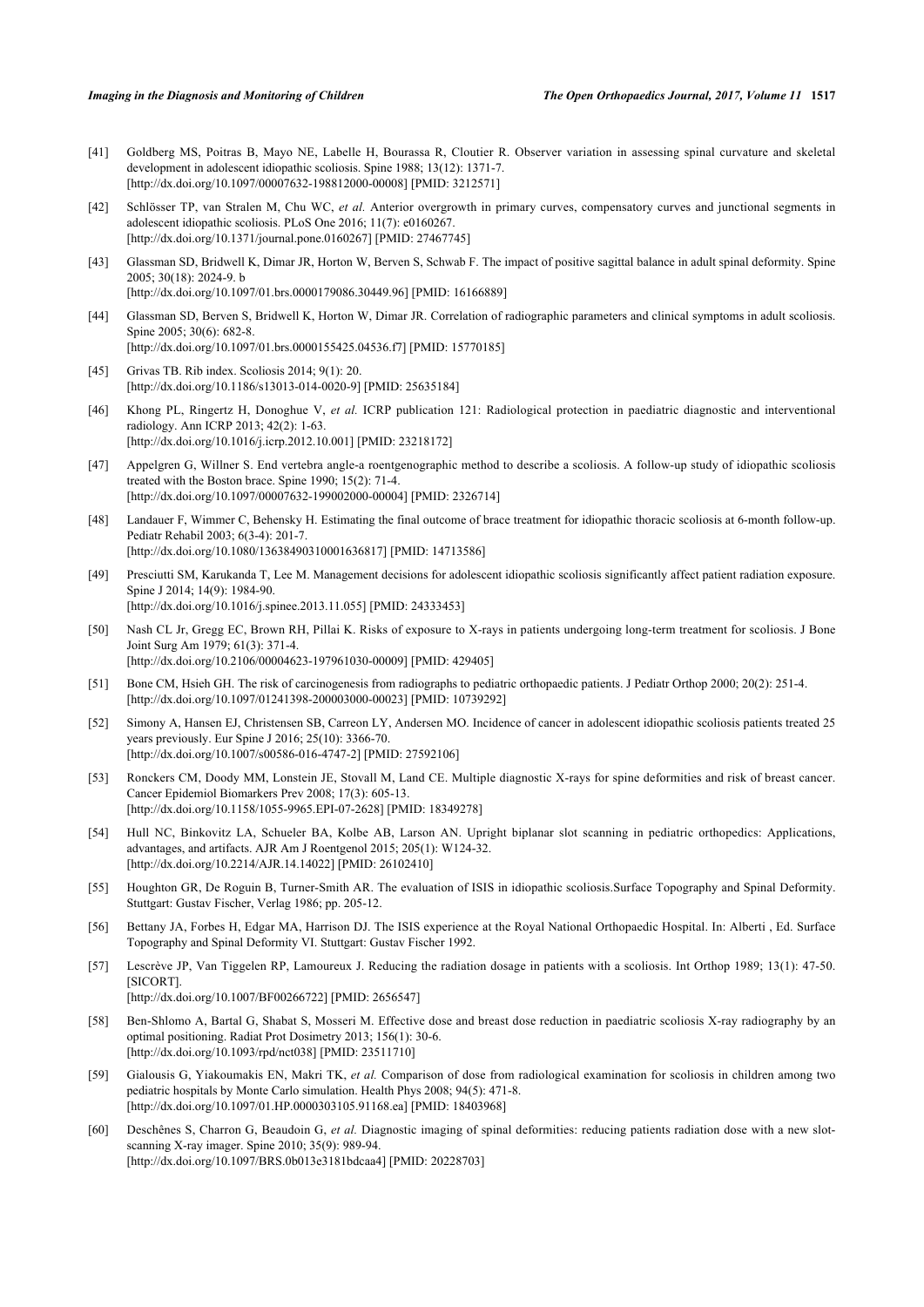#### **1518** *The Open Orthopaedics Journal, 2017, Volume 11 Ng and Bettany-Saltikov*

- <span id="page-18-0"></span>[61] Drerup B. Rasterstereographic measurement of scoliotic deformity. Scoliosis 2014; 9(1): 22. [\[http://dx.doi.org/10.1186/s13013-014-0022-7\]](http://dx.doi.org/10.1186/s13013-014-0022-7) [PMID: [25520745](http://www.ncbi.nlm.nih.gov/pubmed/25520745)]
- <span id="page-18-1"></span>[62] Somoskeöy S, Tunyogi-Csapó M, Bogyó C, Illés T. Accuracy and reliability of coronal and sagittal spinal curvature data based on patientspecific three-dimensional models created by the EOS 2D/3D imaging system. Spine J 2012; 12(11): 1052-9. [\[http://dx.doi.org/10.1016/j.spinee.2012.10.002](http://dx.doi.org/10.1016/j.spinee.2012.10.002)] [PMID: [23102842](http://www.ncbi.nlm.nih.gov/pubmed/23102842)]
- <span id="page-18-2"></span>[63] Al-Aubaidi Z, Lebel D, Oudjhane K, Zeller R. Three-dimensional imaging of the spine using the ESO system: Is it reliable? A comparative study using computed tomography imaging. J Pediat Orthop 2013; 22 2409-2012
- <span id="page-18-3"></span>[64] Glaser DA, Doan J, Newton PO. Comparison of 3-dimensional spinal reconstruction accuracy: Biplanar radiographs with EOS versus computed tomography. Spine 2012; 37(16): 1391-7. [\[http://dx.doi.org/10.1097/BRS.0b013e3182518a15](http://dx.doi.org/10.1097/BRS.0b013e3182518a15)] [PMID: [22415001\]](http://www.ncbi.nlm.nih.gov/pubmed/22415001)
- <span id="page-18-4"></span>[65] Ilharreborde B, Ferrero E, Alison M, Mazda K. EOS microdose protocol for the radiological follow-up of adolescent idiopathic scoliosis. Eur Spine J 2016; 25(2): 526-31. [\[http://dx.doi.org/10.1007/s00586-015-3960-8\]](http://dx.doi.org/10.1007/s00586-015-3960-8) [PMID: [25906380](http://www.ncbi.nlm.nih.gov/pubmed/25906380)]
- <span id="page-18-5"></span>[66] Kalifa G, Charpak Y, Maccia C, *et al.* Evaluation of a new low-dose digital x-ray device: First dosimetric and clinical results in children. Pediatr Radiol 1998; 28(7): 557-61. [\[http://dx.doi.org/10.1007/s002470050413\]](http://dx.doi.org/10.1007/s002470050413) [PMID: [9662585](http://www.ncbi.nlm.nih.gov/pubmed/9662585)]
- <span id="page-18-6"></span>[67] Damet J, Fournier P, Monnin P, *et al.* Occupational and patient exposure as well as image quality for full spine examinations with the EOS imaging system. Med Phys 2014; 41(6): 063901. [\[http://dx.doi.org/10.1118/1.4873333\]](http://dx.doi.org/10.1118/1.4873333) [PMID: [24877841](http://www.ncbi.nlm.nih.gov/pubmed/24877841)]
- <span id="page-18-7"></span>[68] Drerup B, Hierholzer E. Automatic localization of anatomical landmarks on the back surface and construction of a body-fixed coordinate system. J Biomech 1987; 20(10): 961-70. [\[http://dx.doi.org/10.1016/0021-9290\(87\)90325-3](http://dx.doi.org/10.1016/0021-9290(87)90325-3)] [PMID: [3693377](http://www.ncbi.nlm.nih.gov/pubmed/3693377)]
- <span id="page-18-8"></span>[69] Knott P, Sturm P, Lonner B, *et al.* Multicenter comparison of 3D spinal measurements using surface topography with those from conventional radiography. Spine Deform 2016; 4(2): 98-103. [\[http://dx.doi.org/10.1016/j.jspd.2015.08.008](http://dx.doi.org/10.1016/j.jspd.2015.08.008)] [PMID: [27927552\]](http://www.ncbi.nlm.nih.gov/pubmed/27927552)
- <span id="page-18-9"></span>[70] Pazos V, Cheriet F, Song L, Labelle H, Dansereau J. Accuracy assessment of human trunk surface 3D reconstructions from an optical digitising system. Med Biol Eng Comput 2005; 43(1): 11-5. [\[http://dx.doi.org/10.1007/BF02345117\]](http://dx.doi.org/10.1007/BF02345117) [PMID: [15742714](http://www.ncbi.nlm.nih.gov/pubmed/15742714)]
- <span id="page-18-10"></span>[71] Berryman F, Pynsent P, Fairbank J, Disney S. A new system for measuring three-dimensional back shape in scoliosis. Eur Spine J 2008;  $17(5)$ : 663-72. [\[http://dx.doi.org/10.1007/s00586-007-0581-x\]](http://dx.doi.org/10.1007/s00586-007-0581-x) [PMID: [18247064](http://www.ncbi.nlm.nih.gov/pubmed/18247064)]
- <span id="page-18-11"></span>[72] Goldberg CJ, Kaliszer M, Moore DP, Fogarty EE, Dowling FE. Surface topography, Cobb angles, and cosmetic change in scoliosis. Spine 2001; 26(4): E55-63. [\[http://dx.doi.org/10.1097/00007632-200102150-00005](http://dx.doi.org/10.1097/00007632-200102150-00005)] [PMID: [11224901\]](http://www.ncbi.nlm.nih.gov/pubmed/11224901)
- <span id="page-18-13"></span>[73] Weiss HR, Lohschmidt K, El Obeidi N. Trunk deformity in relation to breathing. A comparative analysis with the Formetric system.Research into Spinal Deformities. Amsterdam: IOS Press 1997; pp. 323-6.
- <span id="page-18-12"></span>[74] Frerich JM, Hertzler K, Knott P, Mardjetko S. Comparison of radiographic and surface topography measurements in adolescents with idiopathic scoliosis. Open Orthop J 2012; 6: 261-5. [\[http://dx.doi.org/10.2174/1874325001206010261\]](http://dx.doi.org/10.2174/1874325001206010261) [PMID: [22888376](http://www.ncbi.nlm.nih.gov/pubmed/22888376)]
- <span id="page-18-14"></span>[75] Mangone M, Raimondi P, Paoloni M, *et al.* Vertebral rotation in adolescent idiopathic scoliosis calculated by radiograph and back surface analysis-based methods: correlation between the Raimondi method and rasterstereography. Eur Spine J 2013; 22(2): 367-71. [\[http://dx.doi.org/10.1007/s00586-012-2564-9\]](http://dx.doi.org/10.1007/s00586-012-2564-9) [PMID: [23135792](http://www.ncbi.nlm.nih.gov/pubmed/23135792)]
- <span id="page-18-15"></span>[76] Mohokum M, Schülein S, Skwara A. The validity of rasterstereography: A systematic review. Orthop Rev (Pavia) 2015; 7(3): 5899. [\[http://dx.doi.org/10.4081/or.2015.5899](http://dx.doi.org/10.4081/or.2015.5899)] [PMID: [26605027](http://www.ncbi.nlm.nih.gov/pubmed/26605027)]
- <span id="page-18-16"></span>[77] de Sèze M, Randriaminahisoa T, Gaunelle A, de Korvin G, Mazaux JM. Inter-observer reproducibility of back surface topography parameters allowing assessment of scoliotic thoracic gibbosity and comparison with two standard postures. Ann Phys Rehabil Med 2013; 56(9-10): 599-612.
	- [\[http://dx.doi.org/10.1016/j.rehab.2013.10.003\]](http://dx.doi.org/10.1016/j.rehab.2013.10.003) [PMID: [24238970](http://www.ncbi.nlm.nih.gov/pubmed/24238970)]
- <span id="page-18-19"></span>[78] Drerup B, Hierholzer E. Assessment of scoliotic deformity from back shape asymmetry using an improved mathematical model. Clin Biomech (Bristol, Avon) 1996; 11(7): 376-83. [\[http://dx.doi.org/10.1016/0268-0033\(96\)00025-3](http://dx.doi.org/10.1016/0268-0033(96)00025-3)] [PMID: [11415649](http://www.ncbi.nlm.nih.gov/pubmed/11415649)]
- <span id="page-18-17"></span>[79] Schulte TL, Hierholzer E, Boerke A, *et al.* Raster stereography versus radiography in the long-term follow-up of idiopathic scoliosis. J Spinal Disord Tech 2008; 21(1): 23-8. [\[http://dx.doi.org/10.1097/BSD.0b013e318057529b\]](http://dx.doi.org/10.1097/BSD.0b013e318057529b) [PMID: [18418132](http://www.ncbi.nlm.nih.gov/pubmed/18418132)]
- <span id="page-18-18"></span>[80] Drerup B. Improvements in measuring vertebral rotation from the projections of the pedicles. J Biomech 1985; 18(5): 369-78. [\[http://dx.doi.org/10.1016/0021-9290\(85\)90292-1](http://dx.doi.org/10.1016/0021-9290(85)90292-1)] [PMID: [4008507](http://www.ncbi.nlm.nih.gov/pubmed/4008507)]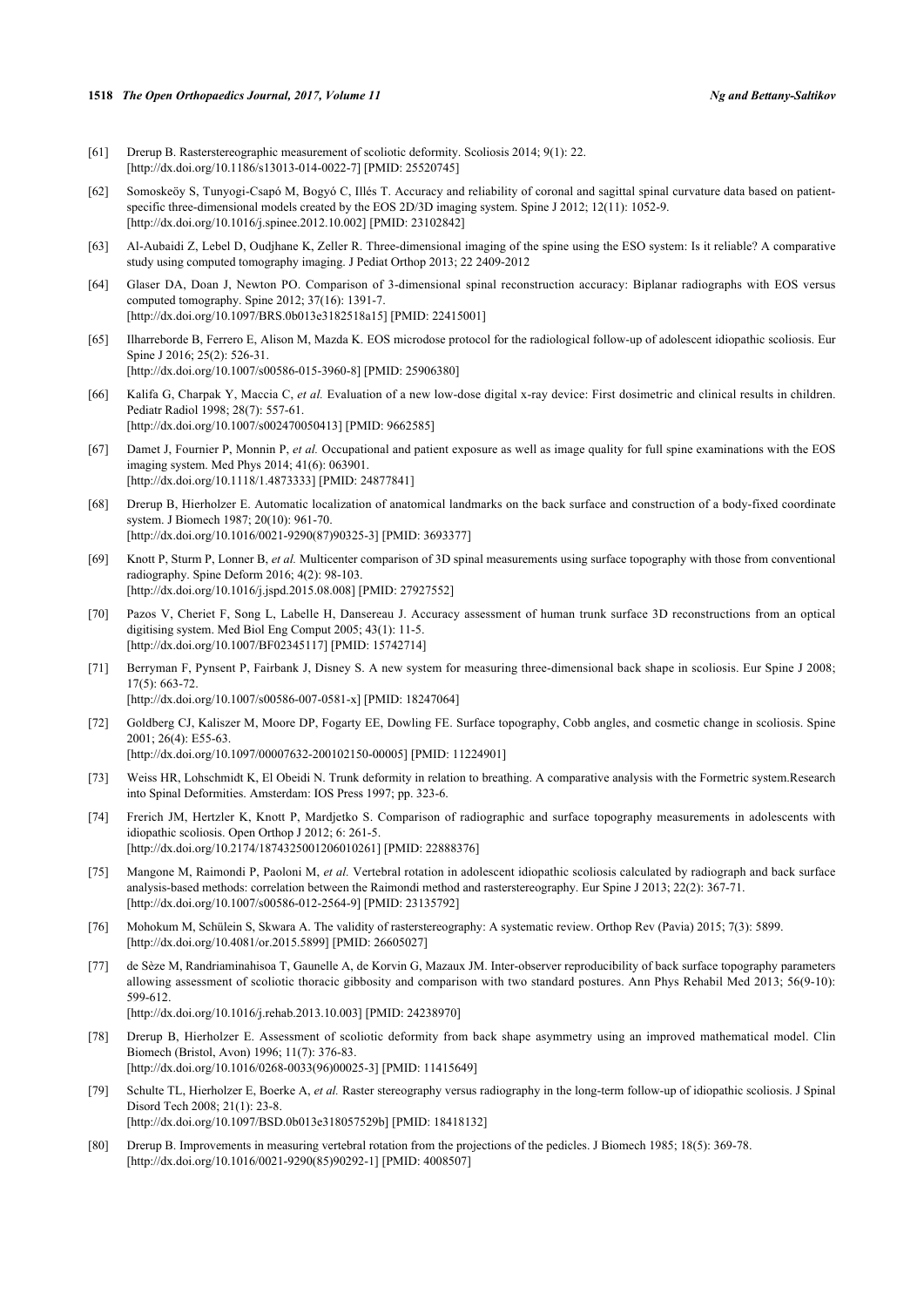- <span id="page-19-0"></span>[81] Liljenqvist U, Halm H, Hierholzer E, Drerup B, Weiland M. 3-dimensional surface measurement of spinal deformities with video rasterstereography. Z Orthop Ihre Grenzgeb 1998; 136(1): 57-64. [\[http://dx.doi.org/10.1055/s-2008-1044652](http://dx.doi.org/10.1055/s-2008-1044652)] [PMID: [9563188\]](http://www.ncbi.nlm.nih.gov/pubmed/9563188)
- <span id="page-19-1"></span>[82] Hackenberg L, Hierholzer E, Pötzl W, Götze C, Liljenqvist U. Rasterstereographic back shape analysis in idiopathic scoliosis after posterior correction and fusion. Clin Biomech (Bristol, Avon) 2003; 18(10): 883-9. [\[http://dx.doi.org/10.1016/S0268-0033\(03\)00169-4\]](http://dx.doi.org/10.1016/S0268-0033(03)00169-4) [PMID: [14580831](http://www.ncbi.nlm.nih.gov/pubmed/14580831)]
- <span id="page-19-2"></span>[83] Weiss HR, Elobeidi N. Comparison of the kyphosis angle evaluated by video rasterstereography (VRS) with x-ray measurements. Stud Health Technol Inform 2008; 140: 137-9. [PMID: [18810015\]](http://www.ncbi.nlm.nih.gov/pubmed/18810015)
- <span id="page-19-3"></span>[84] Horton WC, Brown CW, Bridwell KH, Glassman SD, Suk SI, Cha CW. Is there an optimal patient stance for obtaining a lateral 36" radiograph? A critical comparison of three techniques. Spine 2005; 30(4): 427-33. [\[http://dx.doi.org/10.1097/01.brs.0000153698.94091.f8](http://dx.doi.org/10.1097/01.brs.0000153698.94091.f8)] [PMID: [15706340\]](http://www.ncbi.nlm.nih.gov/pubmed/15706340)
- <span id="page-19-4"></span>[85] Betsch M, Wehrle R, Dor L, *et al.* Spinal posture and pelvic position during pregnancy: A prospective rasterstereographic pilot study. Eur Spine J 2015; 24(6): 1282-8. [\[http://dx.doi.org/10.1007/s00586-014-3521-6\]](http://dx.doi.org/10.1007/s00586-014-3521-6) [PMID: [25155835](http://www.ncbi.nlm.nih.gov/pubmed/25155835)]
- <span id="page-19-5"></span>[86] Michoński J, Walesiak K, Pakuła A, Glinkowski W, Sitnik R. Monitoring of spine curvatures and posture during pregnancy using surface topography - case study and suggestion of method. Scoliosis Spinal Disord 2016; 17(11 (Suppl 2)): 31.
- <span id="page-19-6"></span>[87] Chowanska J, Kotwicki T, Rosadzinski K, Sliwinski Z. School screening for scoliosis: Can surface topography replace examination with scoliometer? Scoliosis 2012; 7(1): 9. [\[http://dx.doi.org/10.1186/1748-7161-7-9\]](http://dx.doi.org/10.1186/1748-7161-7-9) [PMID: [22472020](http://www.ncbi.nlm.nih.gov/pubmed/22472020)]
- <span id="page-19-7"></span>[88] Pino-Almero L, Minguez-Rey MF, Rodriguez-Martinez D, Cibrián-Ortiz de Anda RM, Salvador-Palmer MR. Clinical application of back surface topography by means of structured light in the screening of idiopathic scoliosis. J Ped Orthop 2016. B, Aug 8
- <span id="page-19-8"></span>[89] De Korvin G, Randriaminahisoa T, Cugy E, Cheze L, de Sèze M. Detection of progressive idiopathic scoliosis during growth using back surface topography: A prospective study of 100 patients. Ann Phys Rehabil Med 2014; 57(9-10): 629-39. [\[http://dx.doi.org/10.1016/j.rehab.2014.09.002\]](http://dx.doi.org/10.1016/j.rehab.2014.09.002) [PMID: [25267453](http://www.ncbi.nlm.nih.gov/pubmed/25267453)]
- <span id="page-19-9"></span>[90] Komeili A, Westover L, Parent EC, El-Rich M, Adeeb S. Monitoring for idiopathic scoliosis curve progression using surface topography asymmetry analysis of the torso in adolescents. Spine J 2015; 15(4): 743-51. [\[http://dx.doi.org/10.1016/j.spinee.2015.01.018](http://dx.doi.org/10.1016/j.spinee.2015.01.018)] [PMID: [25615848](http://www.ncbi.nlm.nih.gov/pubmed/25615848)]
- <span id="page-19-10"></span>[91] Theologis TN, Fairbank JC, Turner-Smith AR, Pantazopoulos T. Early detection of progression in adolescent idiopathic scoliosis by measurement of changes in back shape with the Integrated Shape Imaging System scanner. Spine 1997; 22(11): 1223-7. [\[http://dx.doi.org/10.1097/00007632-199706010-00010](http://dx.doi.org/10.1097/00007632-199706010-00010)] [PMID: [9201860\]](http://www.ncbi.nlm.nih.gov/pubmed/9201860)
- <span id="page-19-11"></span>[92] Bettany J, Partridge C, Edgar M. Topographical, kinesiological and psychological factors in the surgical management of adolescent idiopathic scoliosis. In: D'Amico M, Ed. Three Dimensional Analysis of Spinal Deformities. IOS Press 1995; pp. 321-7.
- <span id="page-19-12"></span>[93] Letts M, Quanbury A, Gouw G, Kolsun W, Letts E. Computerized ultrasonic digitization in the measurement of spinal curvature. Spine 1988; 13(10): 1106-10. [\[http://dx.doi.org/10.1097/00007632-198810000-00009](http://dx.doi.org/10.1097/00007632-198810000-00009)] [PMID: [3061023\]](http://www.ncbi.nlm.nih.gov/pubmed/3061023)
- <span id="page-19-13"></span>[94] Ungi T, King F, Kempston M, *et al.* Spinal curvature measurement by tracked ultrasound snapshots. Ultrasound Med Biol 2014; 40(2): 447-54.
	- [\[http://dx.doi.org/10.1016/j.ultrasmedbio.2013.09.021\]](http://dx.doi.org/10.1016/j.ultrasmedbio.2013.09.021) [PMID: [24268452](http://www.ncbi.nlm.nih.gov/pubmed/24268452)]
- <span id="page-19-18"></span>[95] Wang Q, Li M, Lou EH, Wong MS. Reliability and validity study of clinical ultrasound imaging on lateral curvature of adolescent idiopathic scoliosis. PLoS One 2015; 10(8): e0135264. [\[http://dx.doi.org/10.1371/journal.pone.0135264](http://dx.doi.org/10.1371/journal.pone.0135264)] [PMID: [26266802\]](http://www.ncbi.nlm.nih.gov/pubmed/26266802)
- <span id="page-19-14"></span>[96] Zheng R, Young M, Hill D, *et al.* Improvement on the accuracy and reliability of ultrasound coronal curvature measurement on adolescent idiopathic scoliosis with the aid of previous radiographs. Spine 2016; 41(5): 404-11. [\[http://dx.doi.org/10.1097/BRS.0000000000001244\]](http://dx.doi.org/10.1097/BRS.0000000000001244) [PMID: [26926163](http://www.ncbi.nlm.nih.gov/pubmed/26926163)]
- <span id="page-19-15"></span>[97] Suzuki S, Yamamuro T, Shikata J, Shimizu K, Iida H. Ultrasound measurement of vertebral rotation in idiopathic scoliosis. J Bone Joint Surg Br 1989; 71(2): 252-5. [PMID: [2647754\]](http://www.ncbi.nlm.nih.gov/pubmed/2647754)
- [98] Burwell RG, Aujla RK, Cole AA, *et al.* Spine-rib rotation differences at the apex in preoperative patients with adolescent idiopathic scoliosis: Evaluation of a three-level ultrasound method. Stud Health Technol Inform 2002; 91: 246-50. [PMID: [15457731\]](http://www.ncbi.nlm.nih.gov/pubmed/15457731)
- <span id="page-19-16"></span>[99] Wang Q, Li M, Lou EH, *et al.* Validity study of vertebral rotation measurement using 3-D ultrasound in adolescent idiopathic scoliosis. Ultrasound Med Biol 2016; 42(7): 1473-81. [\[http://dx.doi.org/10.1016/j.ultrasmedbio.2016.02.011\]](http://dx.doi.org/10.1016/j.ultrasmedbio.2016.02.011) [PMID: [27083978](http://www.ncbi.nlm.nih.gov/pubmed/27083978)]
- <span id="page-19-17"></span>[100] Wagner UA, Diedrich V, Schmitt O. Determination of skeletal maturity by ultrasound: A preliminary report. Skeletal Radiol 1995; 24(6): 417-20. [\[http://dx.doi.org/10.1007/BF00941236\]](http://dx.doi.org/10.1007/BF00941236) [PMID: [7481897](http://www.ncbi.nlm.nih.gov/pubmed/7481897)]